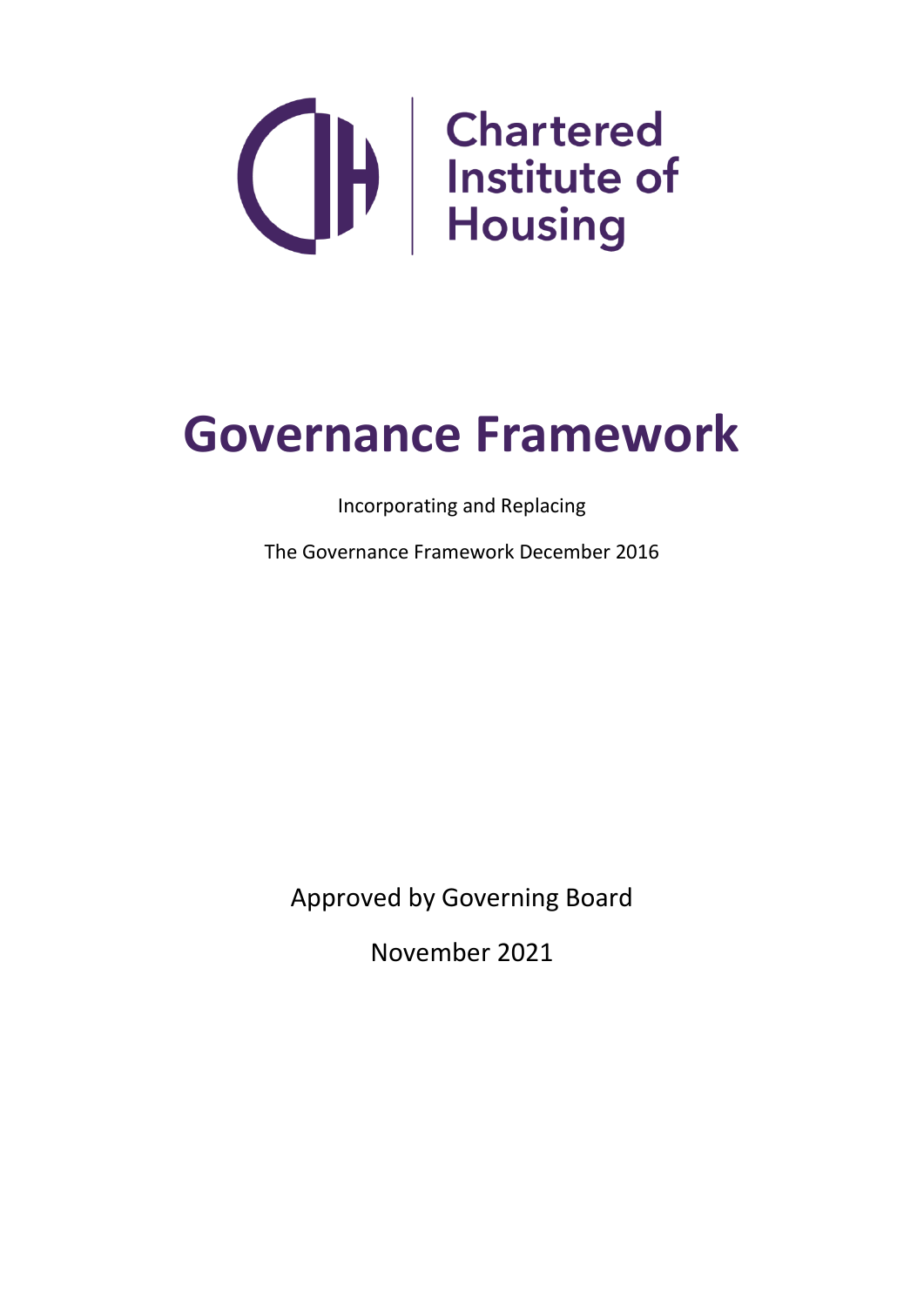#### **Foreword**

The Chartered Institute of Housing is the professional organisation for people who work in housing. Its purpose is to maximise the contribution that housing professionals make to the well being of communities.

In January 2012, following an extensive period of consultation, CIH introduced the most significant changes to its governance arrangements for over 25 years. In 2016, we went a step further to review those arrangements to develop a strategy for governance going forward.

In 2021 we are reviewing again to ensure this structure is fit for purpose, value for money and in line with our strategic goals, which are:

Goal 1: Be a successful, sustainable and well respected organisation

Goal 2: Be a first choice, member driven organisation, responsive to the profession Goal 3: Provide relevant, current professional development for a world class housing profession

Goal 4: Be the leading voice for the housing profession across the UK

CIH Trustees and members of the delegated boards therefore carry an important responsibility to manage the organisation and deliver on its objectives in a way that enhances trust and support among its stakeholders.

| Introduction                                        |                                  |    |  |  |
|-----------------------------------------------------|----------------------------------|----|--|--|
| Governance Structure                                |                                  |    |  |  |
| Governance Principles                               |                                  |    |  |  |
| Governance Approach:                                |                                  |    |  |  |
| Section A - Roles and Delegation                    |                                  |    |  |  |
| Section B - Effectiveness                           |                                  |    |  |  |
| Section C - Accountability                          |                                  |    |  |  |
| Section D - Remuneration                            |                                  |    |  |  |
| Section E – Relations with Members and Stakeholders |                                  | 12 |  |  |
| Section F – Strategy Development                    |                                  | 13 |  |  |
| Section G- Governance                               |                                  | 15 |  |  |
| Amendment Record                                    |                                  |    |  |  |
| Schedule of Appendices                              |                                  |    |  |  |
| Appendix 1                                          | Scheme of Delegation             | 17 |  |  |
| Appendix 2                                          | <b>Board Attendance Policy</b>   | 19 |  |  |
| Appendix 3                                          | CIH Code of Professional Conduct | 20 |  |  |
| Appendix 4                                          | Conflict of Interest Policy      | 24 |  |  |
| Appendix 5                                          | CIH Code of Ethics               | 25 |  |  |

#### **Contents**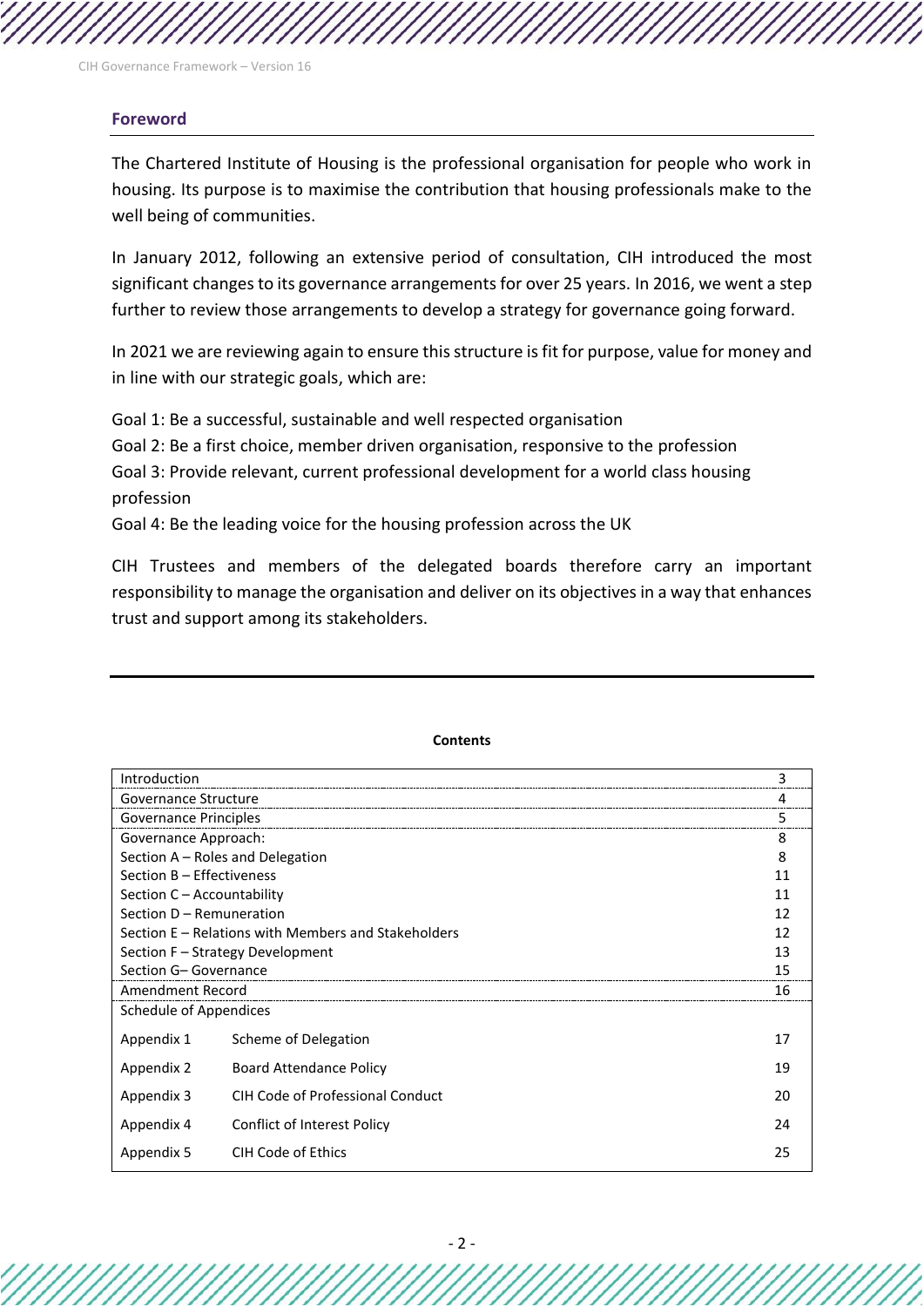#### **Introduction**

Good governance is essential for the success of any organisation and is now more important than ever. Board members play a vital role in serving their chosen causes and their wider communities. They bring passion and commitment as well as skills and experience to the organisations they lead.

As a Chartered body, and registered Charity, CIH exists to fulfil our membership and charitable purposes. Trustees have a responsibility to understand the environment in which the charity is operating and to lead the charity in fulfilling its purposes as effectively as possible with the resources available.

The board's core role is a focus on strategy, performance and assurance. CIH seeks to ensure that its governance arrangements are of the highest order and inspire confidence and trust in the organisation and are aligned with the UK Corporate Governance Code, Office of the Scottish Charity Regulator and the Charity Commission Code of Governance for large charities.

This Governance Framework underpins the governance reforms that were introduced in 2012 and update to the Charter and Byelaws in 2015. It is designed to meet regulatory and statutory requirements, achieve effective self- and co-regulation, and provide the flexibility to manage changes which are inevitable for an evolving and developing organisation.

The Framework is not a rigid set of rules, rather, the Framework consists of an overall governance structure, key principles and policies.

It is recognised that, from time to time, an alternative to following a provision may be justified in particular circumstances if good governance can be achieved by other means. A condition of doing so, however, is that the reasons for it should be explained clearly and carefully to members and other stakeholders as appropriate.

Underpinning all our principles and policies is the principle of Equality, Diversity and Inclusion - for all sections of our membership and staff. We consider that this is fundamental and it is embedded in all the principles.

The main objective of this framework is forming a system of good governance through the participation of all key stakeholders with transparency and accountability and which is credible, effective and consistent with best practice.

This Governance Framework comprises three elements:

- (i) The Governance Structure
- (ii) the Governance principles;
- (iii) the Governance approach

Any Appendices are clearly referenced throughout the Framework.

The governing instrument for CIH is the Charter and Bylaws, and this Framework has been developed consistent with the requirements of the Charter and Byelaws. The Charter and Byelaws take precedent over the Framework.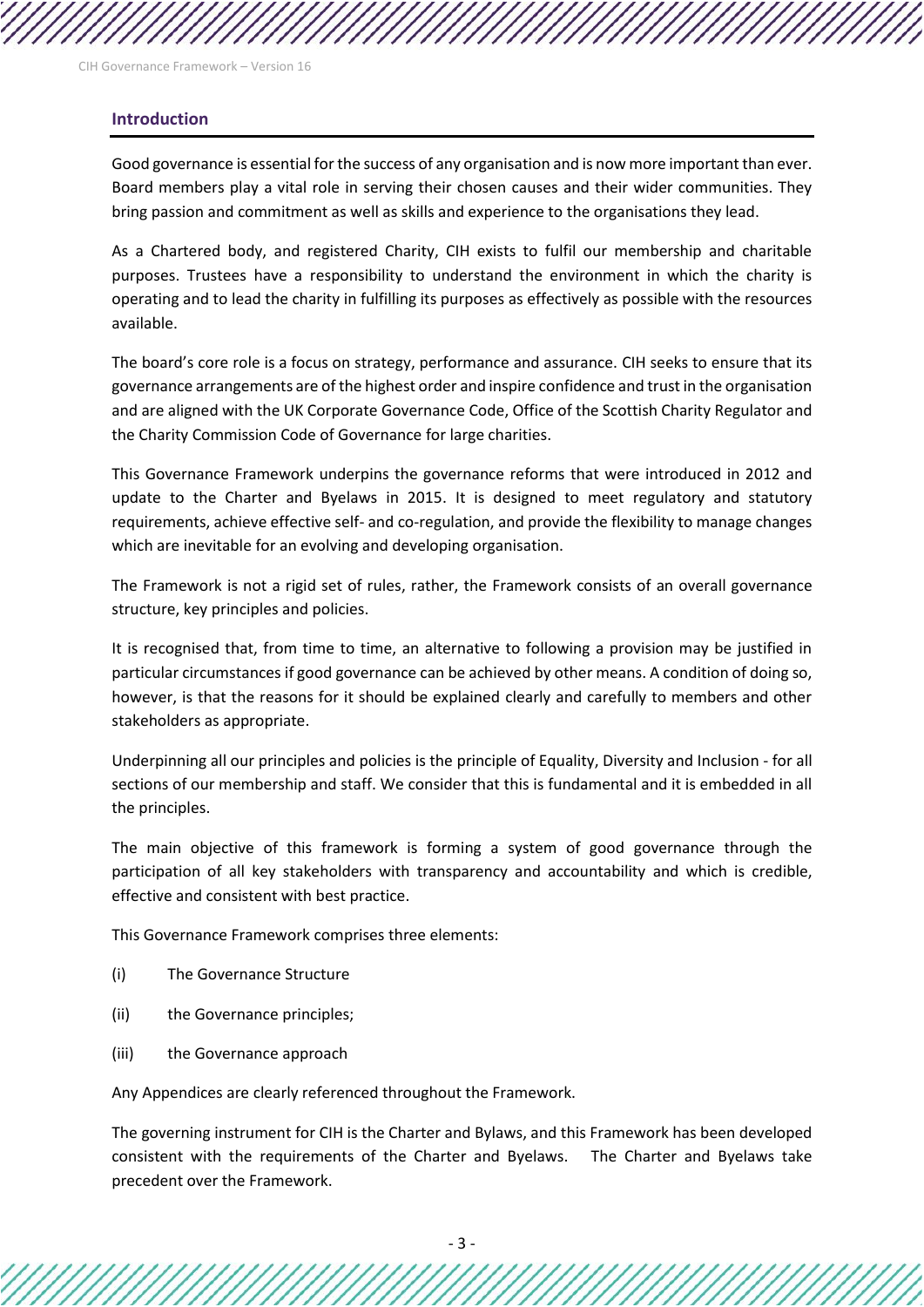#### **Governance structure**

The Framework has been written to apply to all active participants in the governance of CIH and to enhance the openness and accountability to its membership.

The Governing Board may vary the name and number of Delegated Boards from time to time. The current structure is as follows:



Specific provisions regarding the delegation of powers and duties to Delegated Boards are set out in individual Terms of Reference and summarised in Appendix 1.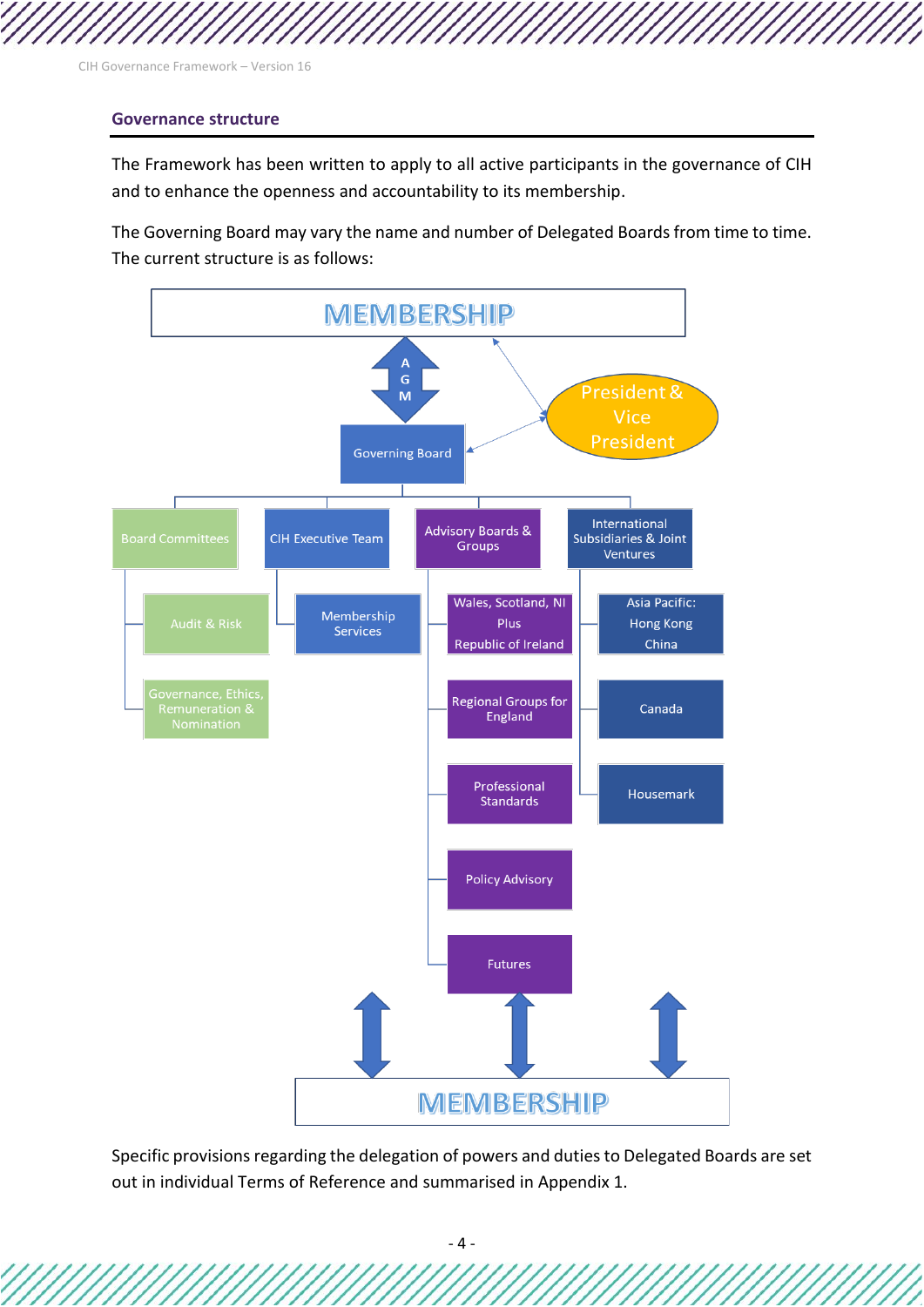#### **Governance principles**

CIH is a Chartered Corporation and has been created by Royal Prerogative.

The objects of the CIH are to promote the science and art of housing, its standards and ideals and the training and education of those engaged in the profession of housing practice.To do this CIH is politically neutral and independent and it is committed to working with all appropriate and legally constituted bodies to further the objects of CIH.

Essential to the effective functioning of any board is dialogue which is both constructive and challenging. One of the ways in which constructive debate can be encouraged is through having sufficient diversity on the board. Diversity for CIH is about differences of approach and experiences and it is very important in ensuring effective engagement with key stakeholders and in order to deliver the business strategy.

One of the key roles for the board includes establishing the culture, values and ethics of the company and it is important to CIH that the board sets the correct 'tone from the top'. The Members of all our Boards and Groups and our Presidential team should lead by example and ensure that good standards of behaviour permeate throughout all levels of the organisation. This will help prevent misconduct, unethical practices and support the delivery of long-term success.

The Governing Board at CIH have signed up to this Governance Framework based upon seven key principles.

#### **The Seven Key Principles**

Trustees, members of delegated Boards and groups and the Presidential team will provide good governance and leadership by :

#### **Principle 1**

Governing Board and it's representatives are committed to the charity's cause and have joined CIH because they want to help the organisation deliver its purposes most effectively for its membership.

Members of the Governing Board are committed to good governance and continuous improvement and understand their role and responsibilities collectively and individually in relation to:

- their legal and fiduciary duties:
- their stewardship of assets;
- the provisions of the Charter and Byelaws;
- the external environment:
- the total structure of the organisation;
- setting, safeguarding and upholding the vision, values and reputation of the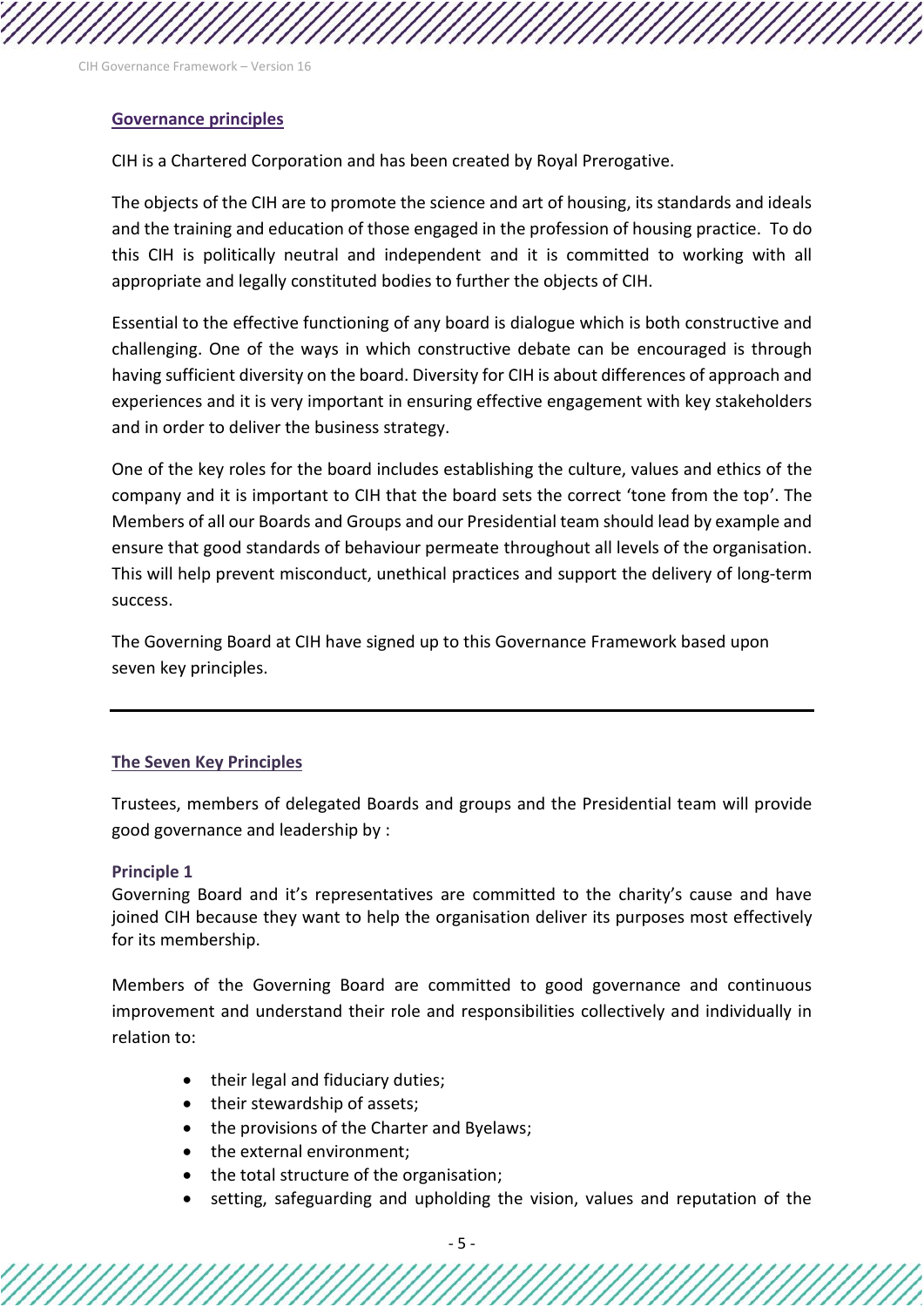organisation at all times;

- overseeing the work of the organisation;
- managing and supporting staff and volunteers.

### **Principle 2**

Governing Board and it's representatives are clear about the organisations aims and ensures these are being delivered effectively and sustainably.

The Governing Board will ensure that the organisation delivers its stated purposes or aims by:

- ensuring organisational purposes remain relevant and valid;
- developing and agreeing a long term strategy;
- agreeing operational plans and budgets;
- monitoring progress and spending against plan and budget;
- evaluating results, assessing outcomes and impact;
- reviewing and/or amending the plan and budget as appropriate.

### **Principle 3**

The organisation is headed by an effective board that provides clear and strategic leadership and delegation in line with the charity's aims and values.

The Governing Board achieves this by

- Agreeing the charity's vision, values and reputation and leading by example, requiring anyone representing the organisation to reflect its values positively.
- The board, as a whole, and trustees individually, accepting collective responsibility for ensuring that the charity has a clear and relevant set of aims and an appropriate strategy for achieving them.
- Ensuring a clear division of responsibilities at the head of the company between the running of the board and the executive responsibility for the running of the company's business.
- Ensuring no one individual has unfettered powers of decision.
- Members of the Board able to constructively challenge and help develop proposals on strategy.

### **Principle 4**

Governing Board and it's representatives work effectively both as individuals and as a team.

The Governing Board and its committees should have the appropriate balance of skills, diversity, experience, independence, and knowledge to enable them to discharge their respective duties and responsibilities effectively. These will include:

- finding and recruiting new board members to meet the organisation's changing needs in relation to skills, experience and diversity;
- providing suitable induction for new board members;
- providing all board members with opportunities for training and development according to their needs;
- periodically reviewing their performance both as individuals and as a team.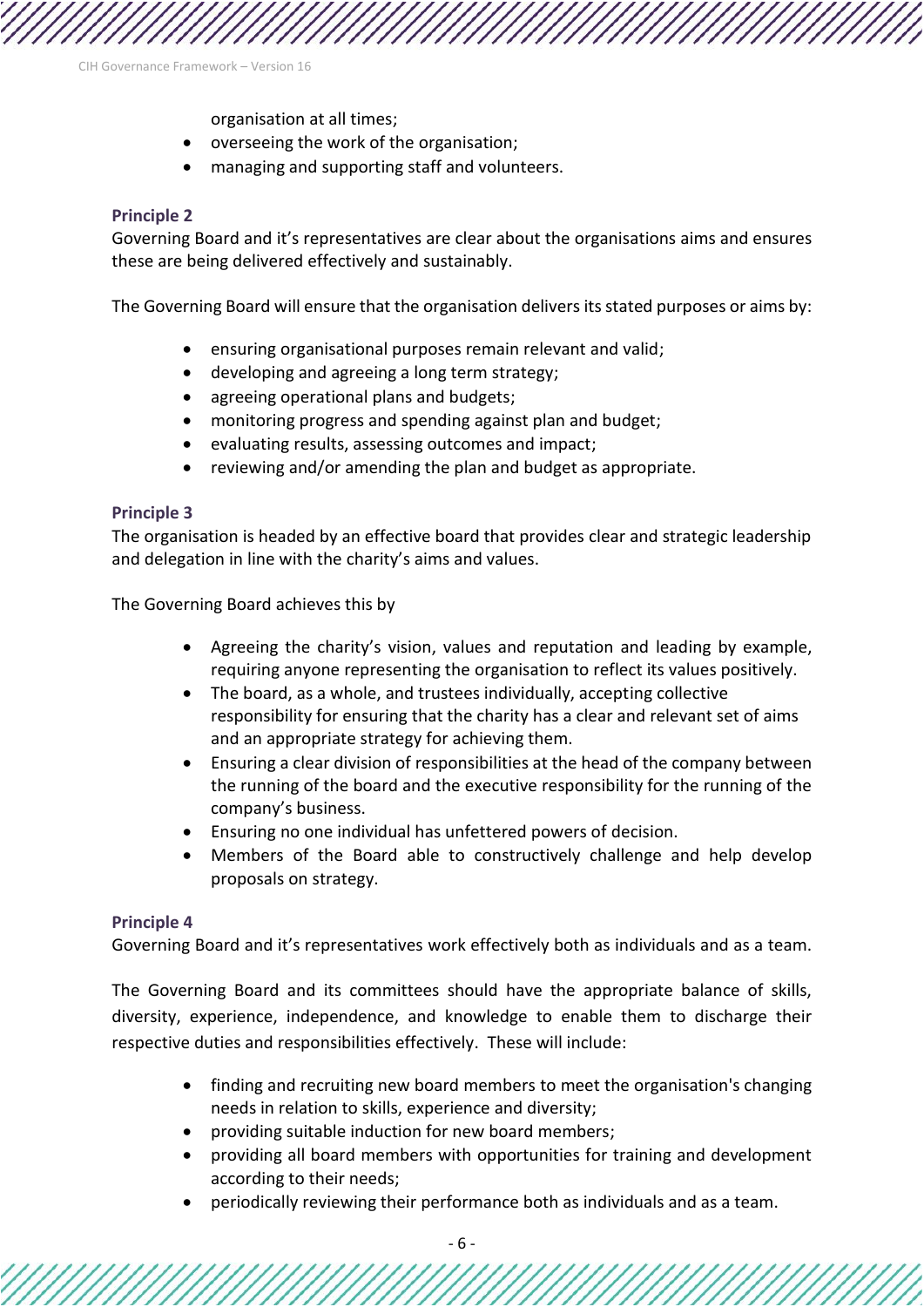# **Principle 5**

Governing Board and it's representatives make sure that decision-making processes are informed, rigorous and timely, and that effective delegation, control and risk-assessment, and management systems are set up and monitored.

As the accountable body, the Governing Board will ensure that:

- the organisation understands and complies with all legal and regulatory requirements that apply to it;
- there is sound decision-making and monitoring framework which helps the organisation deliver its purposes and it is aware of the range of financial and non-financial risks it needs to monitor and manage.
- it regularly identifies and reviews the major risks to which the organisation is exposed and has systems to monitor and manage those risks;
- where aspects of the boards role are delegated to Committees, advisory groups, staff and volunteers the Board retains responsibility and oversight.
- The board describes its 'delegations' framework which provides sufficient detail and clear boundaries so that the delegations can be clearly understood and carried out. Systems are in place to monitor and oversee how delegations are exercised.

## **Principle 6**

Governing Board and it's representatives act with integrity, adopt values, apply ethical principles to decisions and create a welcoming and supportive culture which helps achieve the organisation's purpose, they will:

- safeguard and promote the organisation's reputation;
- act according to high ethical standards;
- ensure compliance with all legal obligations;
- maintain independence of decision making;
- disclosure of any actual or potential conflicts to the board and dealing with these in line with the Charter and Byelaws and regularly review the conflicts of interest policy;
- the board makes objective decisions about delivering the organisation's purpose. It is not unduly influenced by those who may have special or personal interests.

### **Principle 7**

Governing Board leads the organisation in being transparent and accountable. The organisation is open in its work, unless there is good reason for it not to be.

The Governing Board will lead the organisation in being open and accountable, both internally and externally. This will include:

- open communications, informing people about the organisation, its values and its work;
- Making accountability real, through genuine and open two-way communication that celebrates successes and demonstrates willingness to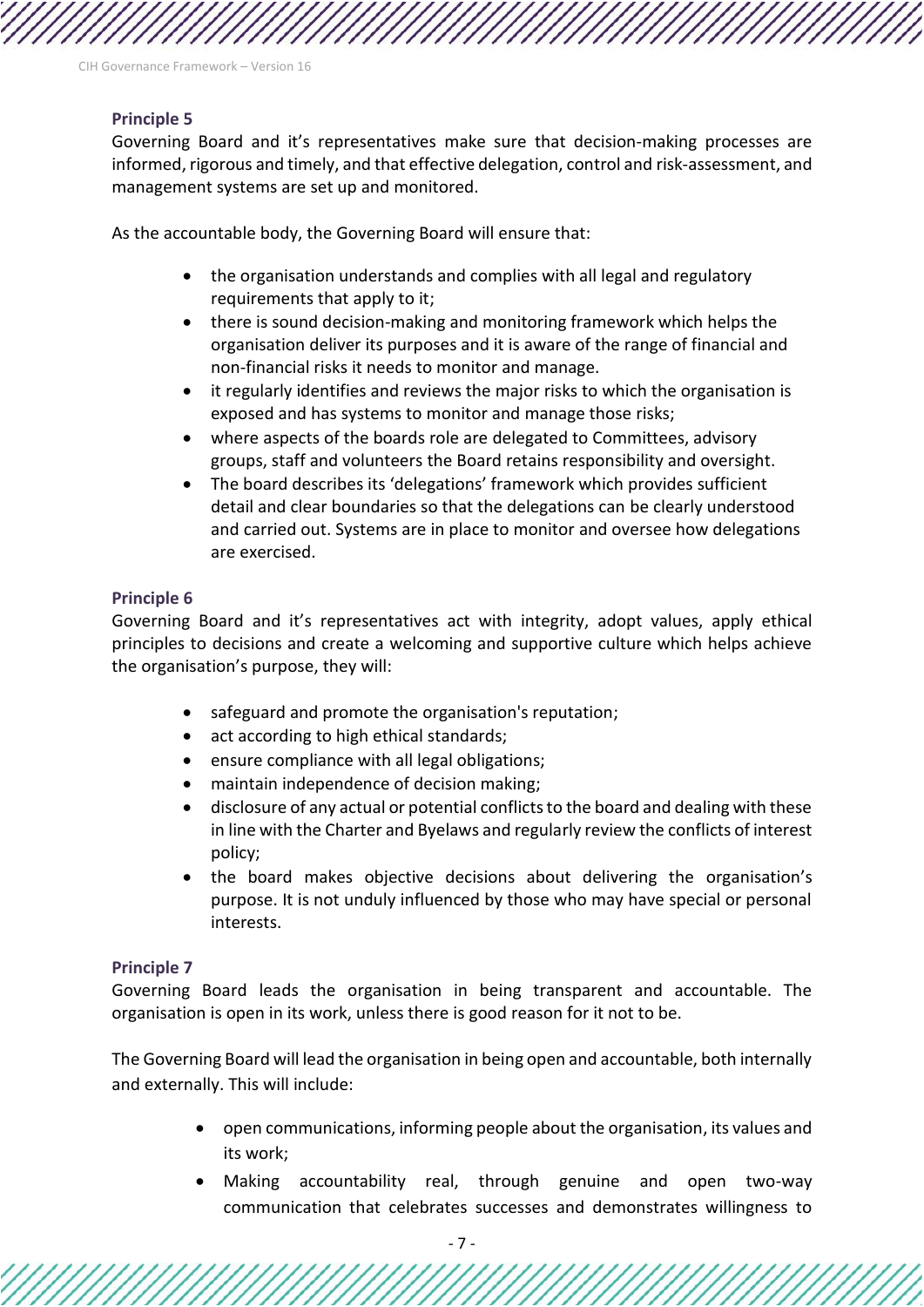learn from mistakes;

- appropriate consultation on significant changes to the organisation's services or policies;
- Ensuring equality, diversity and inclusion are at the foundation of their actions;
- handling complaints constructively, impartially, confidentially and effectively, from whatever source they are received including whistleblowers.

### **Governance approach**

To underpin the key principles set out above, CIH will have in place appropriate systems and procedures to support the delivery of good governance across the organisation.

### **Section a: roles and delegation**

### A1 Governing Board

- 1. The Board will meet sufficiently regularly to discharge its duties effectively, a minimum of 6 meetings per annum. The powers of the Board are as set out in the Charter and Byelaws.
- 2. The Board will scrutinise the performance of executive directors in meeting agreed goals and objectives and monitor the reporting of performance.
- 3. The Board will ensure effective communication with members and other key stakeholders.
- 4. The Board will have access to independent professional advice at the organisations expense where Board members judge it necessary to discharge their responsibilities.

## A2 Delegation of Responsibilities

- 1. The Board will delegate responsibility, decisions and actions as appropriate to its Executive team, nominated committees, boards and groups as outlined in the Governance structure. These will be outlined in the specific Terms of Reference for each and delegation levels are summarised in Appendix 1.
- 2. The Board will ensure the democratic process of recruitment and election, by the members, of a Presidential candidate is completed and the President and Vice Presidents supported to deliver their roles.
- 3. The roles of Board Chair, Chief Executive and President will not be exercised by the same person.

# A3 Role of Chair

- 1. The Chair will set the Board's agenda for business and will ensure that adequate time is available for the discussion of all items, and in particular matters of strategic importance.
- 2. The Chair will promote a culture of openness and debate by facilitating the effective contributions of all present and will ensure constructive relations between executive directors and Trustees.
- 3. The Chair will be appointed in accordance with the requirements of the Charter and Byelaws. and will maintain independence in delivering their duties and obligations.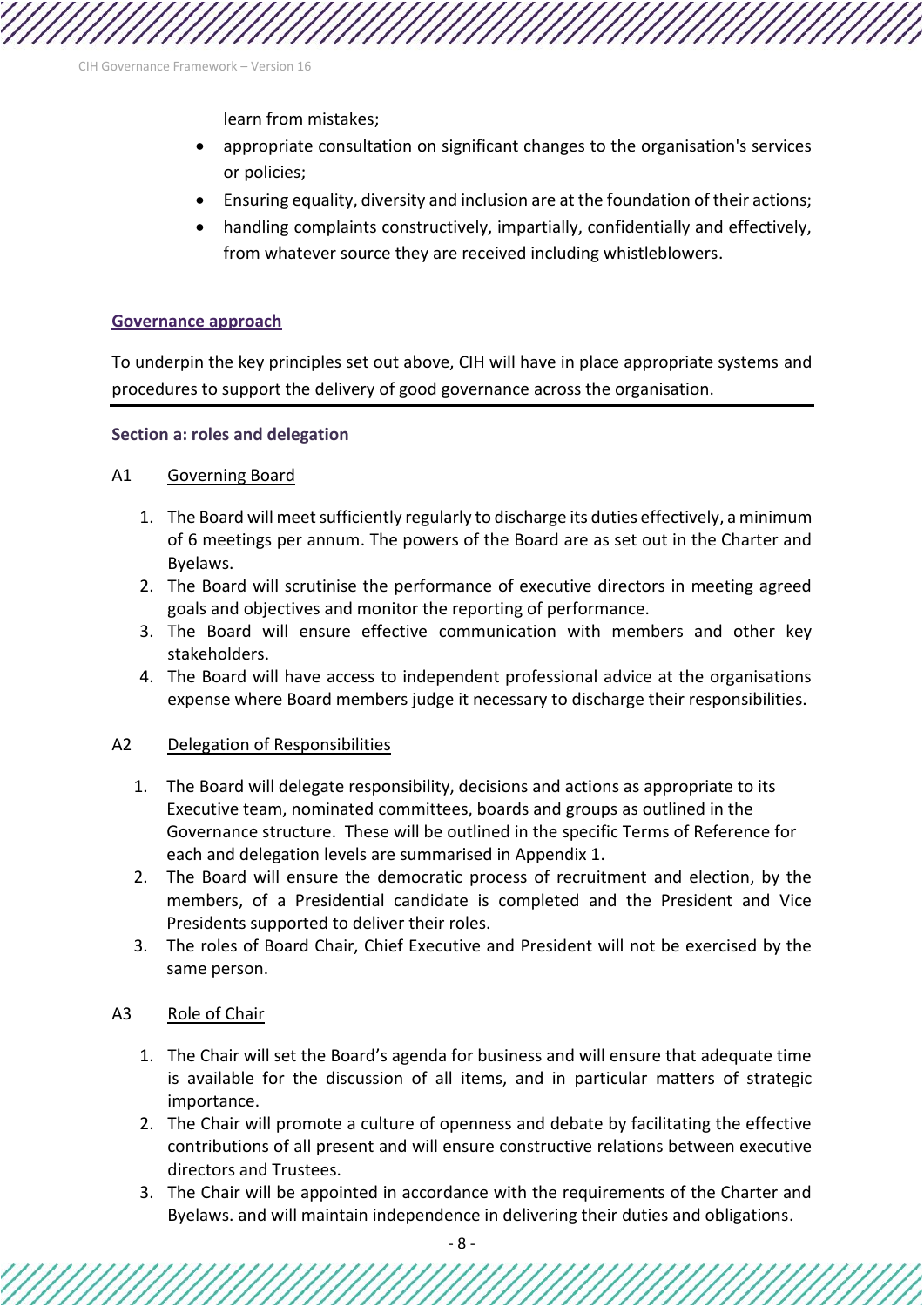- 4. The Chair will be responsible for addressing business matters which require urgent action before the Board's next scheduled meeting, and shall make decisions as required following appropriate consultation with at least two other Board members. Such decisions taken in this way will be formally reported to the next scheduled meeting of the Board.
- 5. The Chair will ensure that Board members receive accurate, timely and clear information to support them in the discharge of their responsibilities.
- 6. The Governing Board Chair will also be responsible for:
	- a. The line management of the Chief Executive.
	- b. The performance management of the Governing Board, and will regularly review and agree with individual Board members their induction, training and development needs.

#### A4 Delegated Committees

- 1. Until otherwise agreed by CIH members, there will exist an Audit and Risk Board (ARB) and a Governance, Ethics, Remuneration and Nomination (GERN) Committee and these are appointed as a Delegated Committees by the Governing Board.
- 2. The Audit and Risk Board will consider and report on the performance of the Governing Board to the membership in General Meeting.
- 3. The Chair of both delegated Boards will be a Trustee and will be recruited in accordance with the requirements of the Charter and Byelaws and their appointment must be approved by CIH members in General Meeting.
- 4. Each Committee, in addition to Governing Board Trustee members, will recruit one Independent Trustee.

#### A5 Advisory Boards and Groups

- 1. Regional Groups, National Boards and advisory committees have been established by appointment and derive their existence and remit from the Governing Board. They have been given delegated powers from the Governing Board according to the Charter and Byelaws (Byelaw 31 iv) and can operate only within the charitable objectives of the CIH Charter and Byelaws.
- 2. The Governing Board is responsible for the regulation of procedures relating to the operation of these groups, and also has discretion to determine the composition, name and tenure of them. All groups should have a chair and at least one vice chair.
- 3. There are currently nine Regional Groups in England, namely:
	- South West,
	- South East,
	- London,
	- Eastern,
	- East Midlands,
	- West Midlands,
	- Yorkshire and Humberside,
	- North West and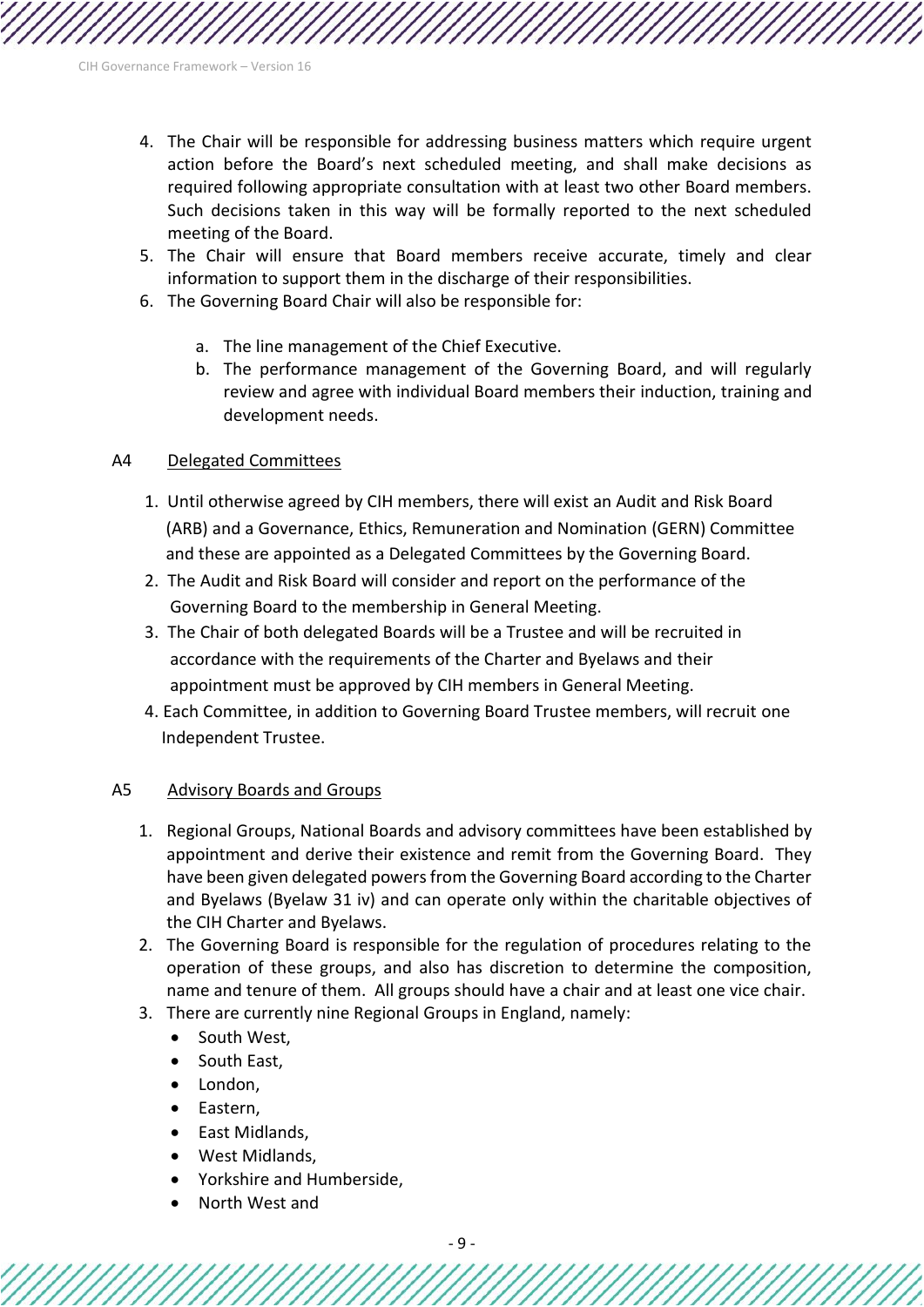• North East.

The delegated powers and duties relate to the geographical area covered by each Regional Group.

- 4. There are three National Boards in Scotland, Wales and Northern Ireland. The delegated powers and duties relate to the country covered by each National Board.
- 5. There are 3 additional advisory groups
	- a. Professional Standards
	- b. Policy Advisory
	- c. CIH Futures For younger membership

## A6 Subsidiary Boards and Branches

- 1. Subsidiaries are separate legal entities and as such they have a separate Board of Directors. These Boards have a responsibility to meet any local legal and governance requirements and to report into the CIH Governing Board.
- 2. Branches form part of the CIH and do not exist as separate legal entities, the Executive Committee for a branch is thus a delegated committee of the Governing Board.
- 3. Delegated Boards and Committees exist to manage branch affairs and to organise and deliver services for members which reflect the overall objectives of the Institute and meet members' local requirements.

## A7 Joint Ventures

- 1. CIH has a shareholding in a joint venture called Housemark. This is a separate legal entity and has its own separate Board of directors.
- 2. CIH maintains links with this joint venture by having a Non-Executive Director of its choice sitting on the Board of Housemark. Governing Board selects it's representative who could be a member of the Governing Board, Executive Team or other member who is suitably qualified.
- 3. CIH maintains operational and strategic links through regular joint CEO and Finance Director meetings.

# A8 Regulation of Delegated Committees and Boards

- 1. As with any guidance, there has to be some mention of what happens when things do not proceed smoothly. Delegated boards and committees and the individual members of those committees must always have regard to the Institute's Charter and Byelaws, the Corporate Plan, this Governance Framework and the CIH Code of Professional Conduct (Appendix 3), CIH Conflict of Interest Policy (Appendix 4) and the Code of Ethics (Appendix 5).
- 2. The Framework applies only to members but where non-members are co-opted to serve on a delegated board or committee, they should also have regard to the provisions of these documents.
- 3. Board or group members will receive a full and tailored induction on joining their Board or group.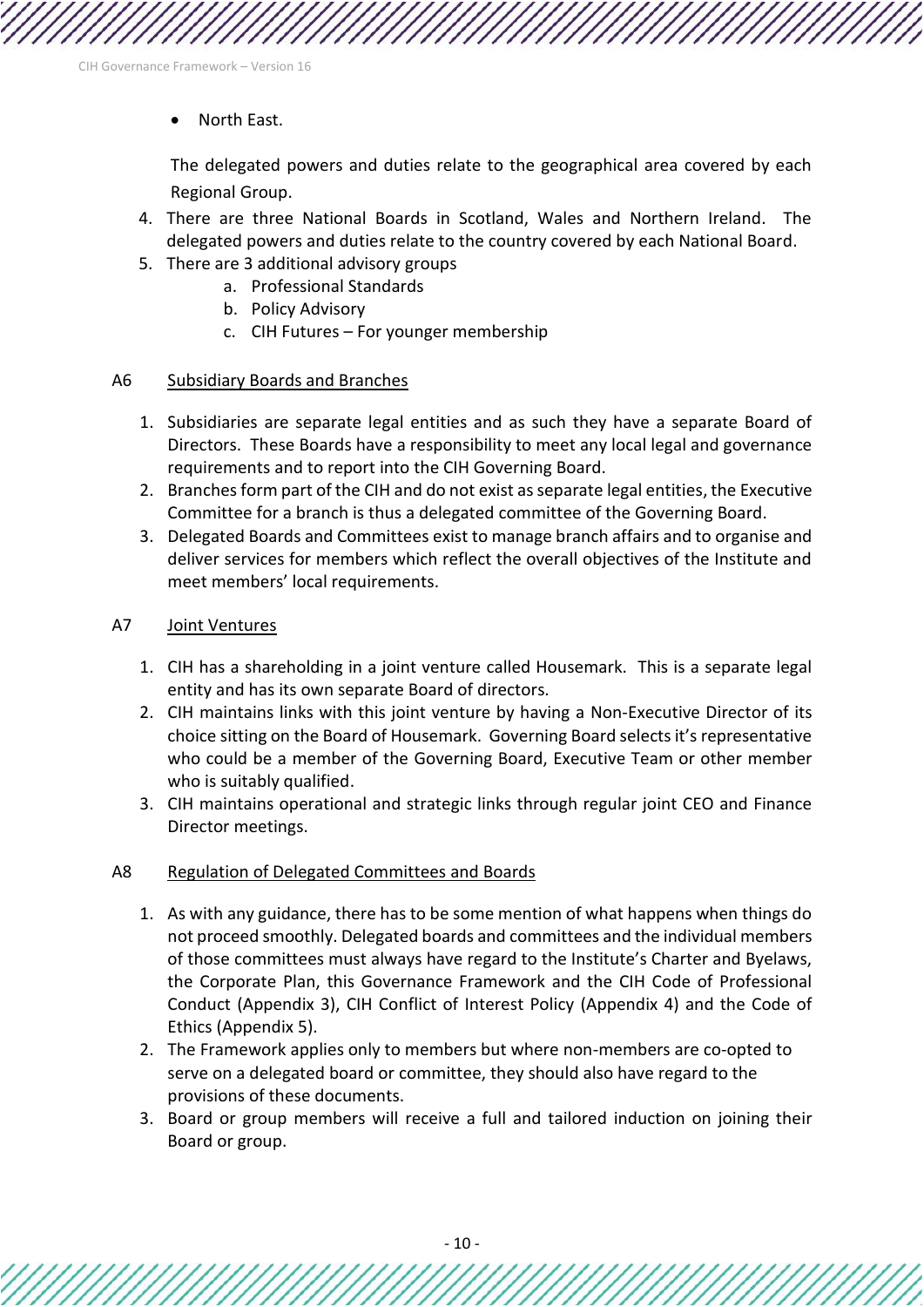# **Section b: effectiveness**

### B1 Governing Board

- 1. Trustees will be appointed, resign or be removed in accordance with the requirements of the Charter and Byelaws.
- 2. The Board shall comprise individuals with a mix of skills and experience commensurate with the identified needs of the Board and as detailed in the skills matrix.
- 3. The Board will delegate authority for the recommendation of Board members to a Recruitment Panel consistent with the requirements of the Charter and Byelaws.
- 4. The search for Board candidates will be conducted, and appointments made, on merit against objective criteria and with due regard to the benefits of diversity on the Board.
- 5. The President will be a Trustee and will be recruited in accordance with the requirements of the Charter and Byelaws and his or her appointment must be noted by CIH members in General Meeting.
- 6. To ensure age diversity, a place on the Board will also be made available for a co opted member of the Futures Board. Following an initial 2 year term the Futures Board Chair will join the Governing Board for a maximum of 2 one year co-options.
- 7. The Board will ensure that arrangements are in place for orderly succession for appointments to the Board, with the establishment of a clear and appropriate recruitment cycle.

### B2 Evaluation

- 1. The Governing Board will adopt a full performance management process and this will be reported annually to the membership.
- 2. Governing Board will undertake a formal evaluation of its own performance at least once every year with the evaluation being linked to the performance of individual Trustees, including that of the Chair, who are to be appraised on an annual basis. Individual evaluation will aim to show whether each Trustee continues to contribute effectively, and to demonstrate commitment to the role, this will include attendance – the policy is included in Appendix 2.
- 3. The Chair will act on the results of the performance evaluation by recognising the strengths and weaknesses of the Board and, where appropriate, offering proposals for remedial action.
- 4. The delegated boards will undertake a formal evaluation of their performance at least once every year.

# **Section c: accountability**

# C1 Financial and Business Reporting

1. The CIH Annual General Meeting will have primacy and all Trustees will be required to attend and be available to answer questions on strategic direction, viability and performance as set out in the Annual Report.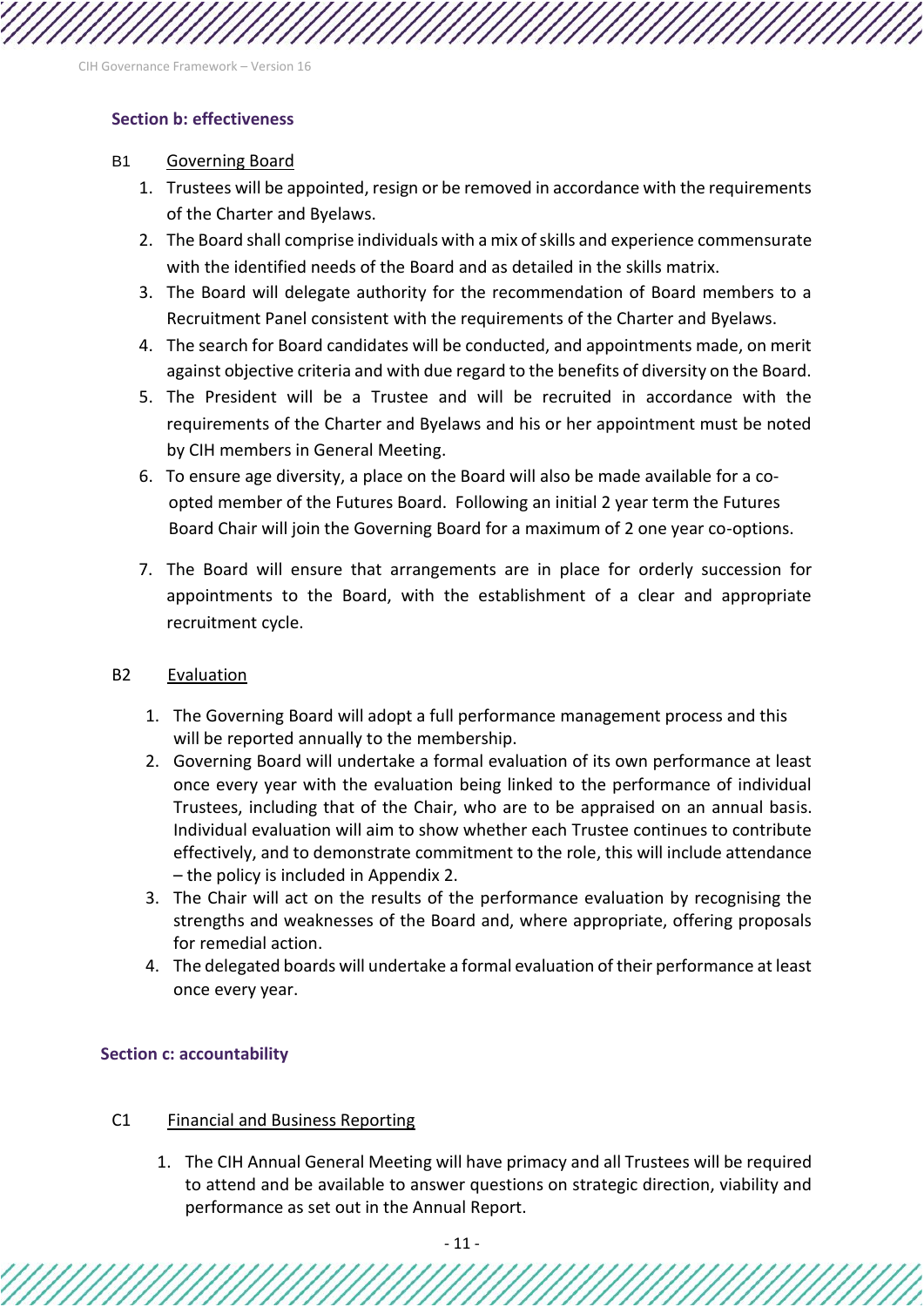- 2. The Governing Board will explain in the Annual Report its responsibility for preparing the Annual Report and accounts, and there will be a statement by the appointed auditor about reporting responsibilities.
- 3. The Board will include in the Annual Report an explanation of the basis on which CIH generates and preserves value over the longer term and the strategy for delivering the objectives of the organisation.

#### C2 Risk Management and Internal Control

- 1. The Governing Board will be responsible for determining the nature and extent of the significant risks taken in achieving its strategic objectives, and the Board should maintain sound risk management and internal control systems.
- 2. Through the Audit and Risk Board, the Governing Board will, at least annually, conduct a review of the effectiveness of the risk management and internal control systems, and will report progress in the Annual Report.

#### **Section d: remuneration**

#### D1 Payment of Trustees and Volunteers

CIH Trustees and Volunteers will not be remunerated for their work in line with the Charter and Byelaws, however, the question of payment will be kept under review. Any proposal to introduce payment will require the approval of the membership in General Meeting and the consent of the Privy Council.

#### D2 Expenses

Trustees, President, Vice President and volunteer delegated board members will be eligible for all reasonable out of pocket expenses incurred in the discharge of their duties. The payment of expenses will be subject to policy and approval.

### **Section e: relations with members and stakeholders**

#### E1 Communication and Consultation

- 1. The Chair of the Governing Board will ensure that the views of CIH members and stakeholders are communicated to the Board as a whole.
- 2. CIH President is a significant role within CIH. This starts with their election, by the membership, as Vice President and supporting the President during his or her term of office and, it is expected, will succeed to the Presidency when that term expires.
- 3. The President's responsibilities are focused on an externally facing ambassadorial role and they remain key to the organisation's overall effectiveness and success.
- 4. The Board will state in the Annual Report the steps it has taken to ensure that Trustees develop and maintain an understanding of the views of CIH members and stakeholders.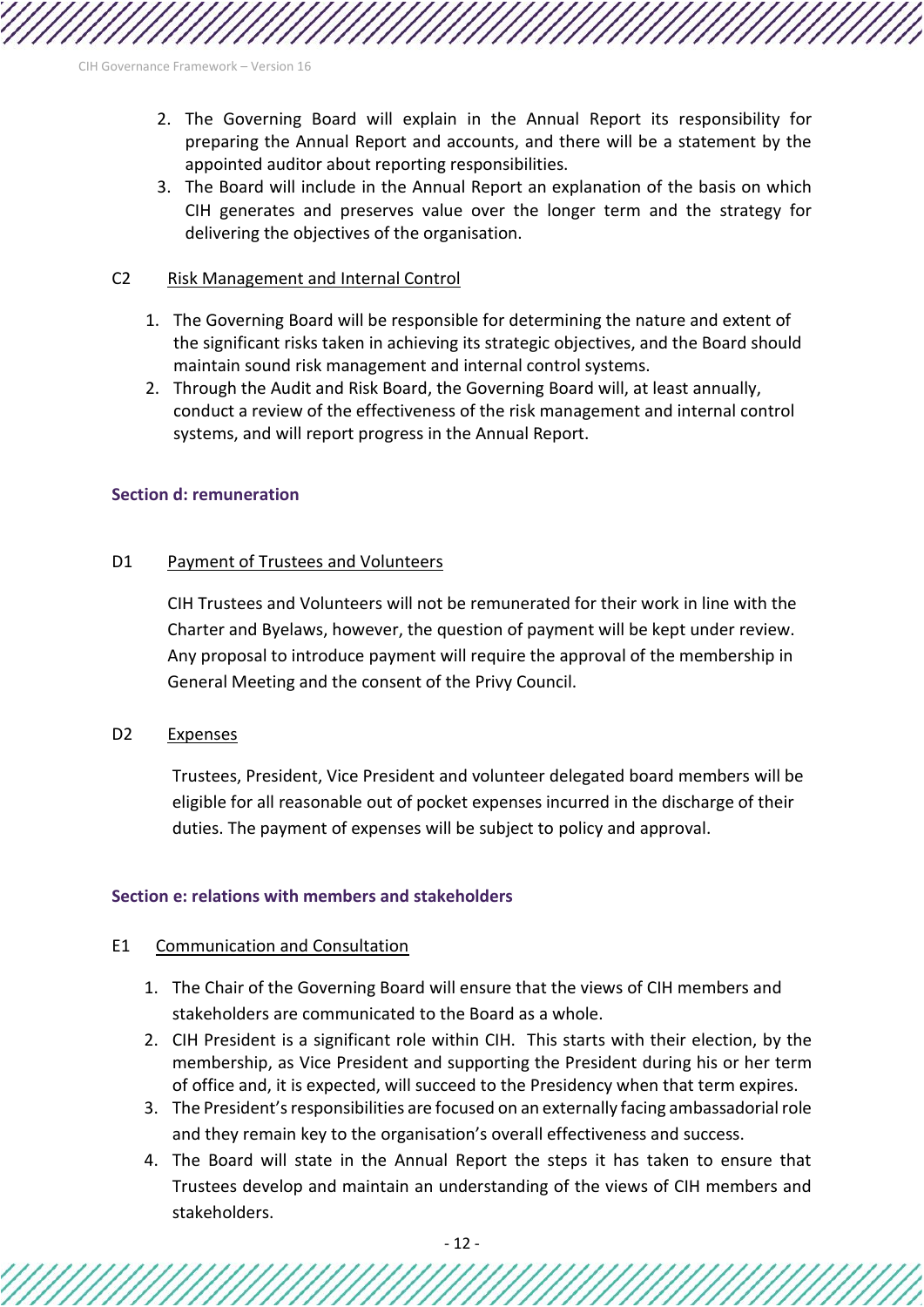- 5. The Governing Board is committed to the principle of 'open to all' and will endeavour to ensure that the decisions it takes are informed by evidence of its impact on professionals across the sector.
- 6. Where possible, Governing Board will work to ensure that its meetings are open and to that end will invite the chairs of each Regional Group and devolved Nation board to attend as observer on a rotational basis. Any additional requests to attend are to be made to the Company Secretary at least 72 hours in advance of any meeting and the Board Chair will determine confidential items.
- 7. Meetings, and the reporting of outcomes, will be made as accessible as is possible and to support this each of the four countries of the UK will have a nominated Governing Board member as their link into the Board.
- 8. The Board will ensure that the Trustee recruitment process is communicated fully and will also encourage members to consider putting themselves forward for recruitment.

## E2 Constructive Use of the AGM

- 1. The CIH Annual General Meeting will have primacy and all Trustees will be required to attend and be available to answer questions on strategic direction and performance as set out in the Annual Report.
- 2. The Audit and Risk Board will make an independent report to the membership at the Annual General Meeting covering the effectiveness of CIH governance.
- 3. Accessibility of the Annual General Meeting is to be continuously enhanced through, for example, greater use of technology.
- 4. Chairs and/or Vice Chairs of all regional and national boards will be required to attend the AGM where possible.
- 5. CIH members will be encouraged to attend, and be able to participate in, the Annual General Meeting if they wish and to vote on matters of CIH business. CIH members unable to attend the meeting in person will be afforded full rights of proxy and the ability to vote electronically/online.

# **Section f: strategy development**

### F1 Contributions to CIH Strategy

- 1. Governing and delegated boards will support professional development by contributing to the development of CIH products/services/practice standards and promoting them, helping CIH to understand its members' needs, bringing their own experience and skills as sector leaders to inform the way in which services are delivered.
- 2. Governing and delegated boards will help to engage with employers about their needs and professional development in the sector to help CIH to improve products and services.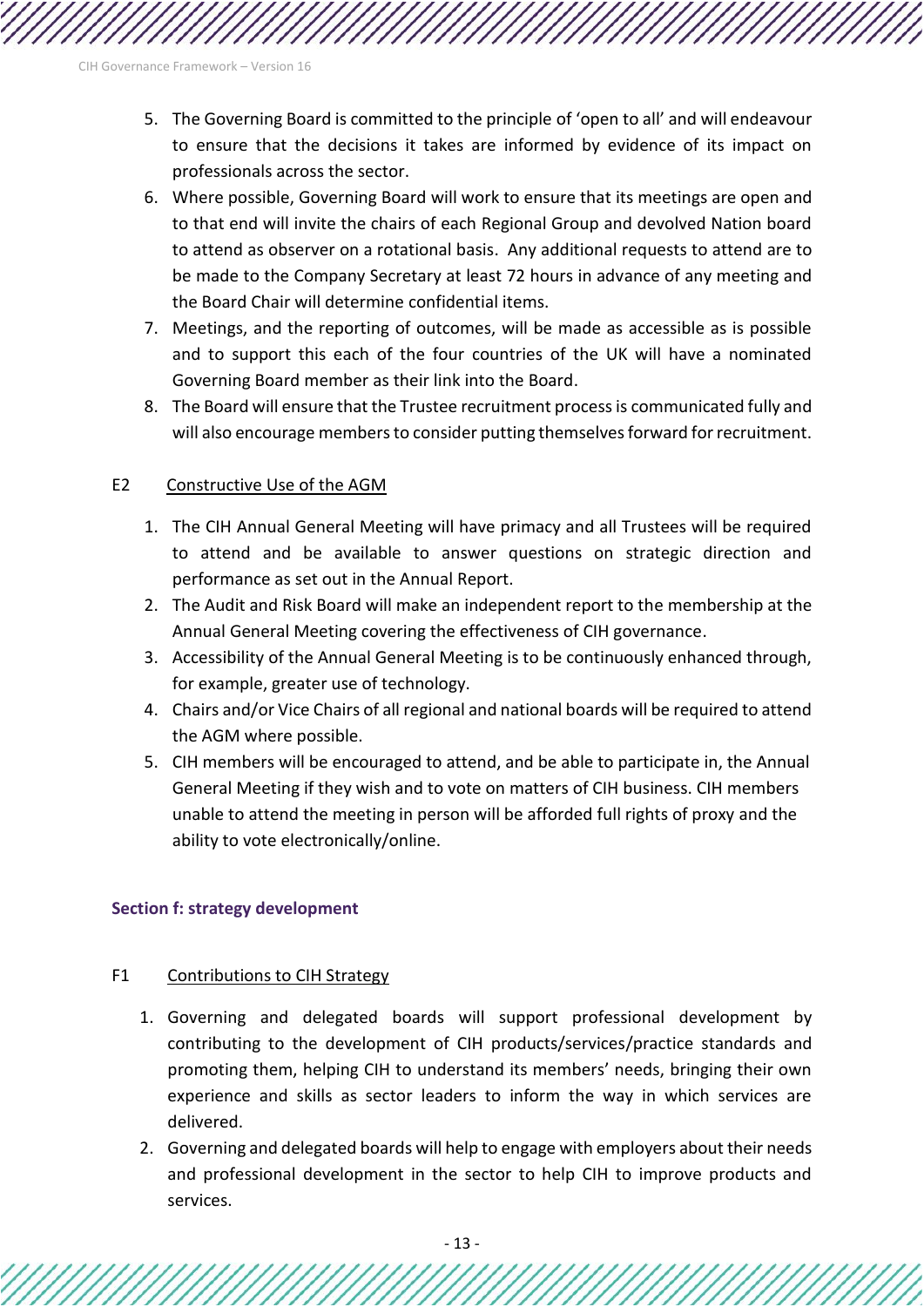3. Governing and delegated boards will input into the development and review of CIH strategy by attendance at Governing Board strategy sessions/away days, so that the services that are designed for local delivery meet regional and national needs and are distinct. This includes membership engagement and communication with members, training, seminars and events and activities to attract new members.

# F2 Contributions to CIH Operations

- 1. After the joint strategy sessions with the Governing Board, the Regional Groups and National boards will work with the CIH executive team to develop operational plans that align with the agreed strategy. These plans will focus on member engagement and growth activity. For the Devolved Nations, wider operational plans will also be prepared which will include the Board plans for member engagement and growth.
- 2. The Chairs of each Delegated Board and Regional and Advisory Groups will present a report from each board annually. All plans will be reviewed collectively and then received by the Governing Board at its next meeting.
- 3. Regional Groups and National Boards will promote and represent CIH's vision and values, having member engagement as a priority. They will play a central role in building and sustaining CIH's membership network.
- 4. The Boards and Groups can form any sub-groups as they feel are necessary for delivery their activities, either to work on a specific task or to operate more closely in a distinct geographical area. They will be responsible for the appointment to, performance, operation and costs of those sub-groups.
- 5. Boards and Groups can raise charitable funds, for example, for the Presidential Charity.
- 6. The Regional Groups and National Boards shall receive relevant information on financial and operational performance and will refer any operational issues to a member of the Regional Support Team, a member of the Executive Team, or in the case of the devolved Nations to their individual Director.

# F3 CIH Contributions to local and National Policy

- 1. Delegated boards and groups will support the development of policy and practice solutions:
	- by being key influencers within their geographical or professional areas;
	- by facilitating debate;
	- by building and sustaining important relationships at local levels;
	- by gathering policy and practice information to inform thinking and knowledge generation within CIH;
	- by seeking to input into policy outcomes.
- 2. Regional Groups and National Boards have different roles in relation to policy influencing and response as outlined below: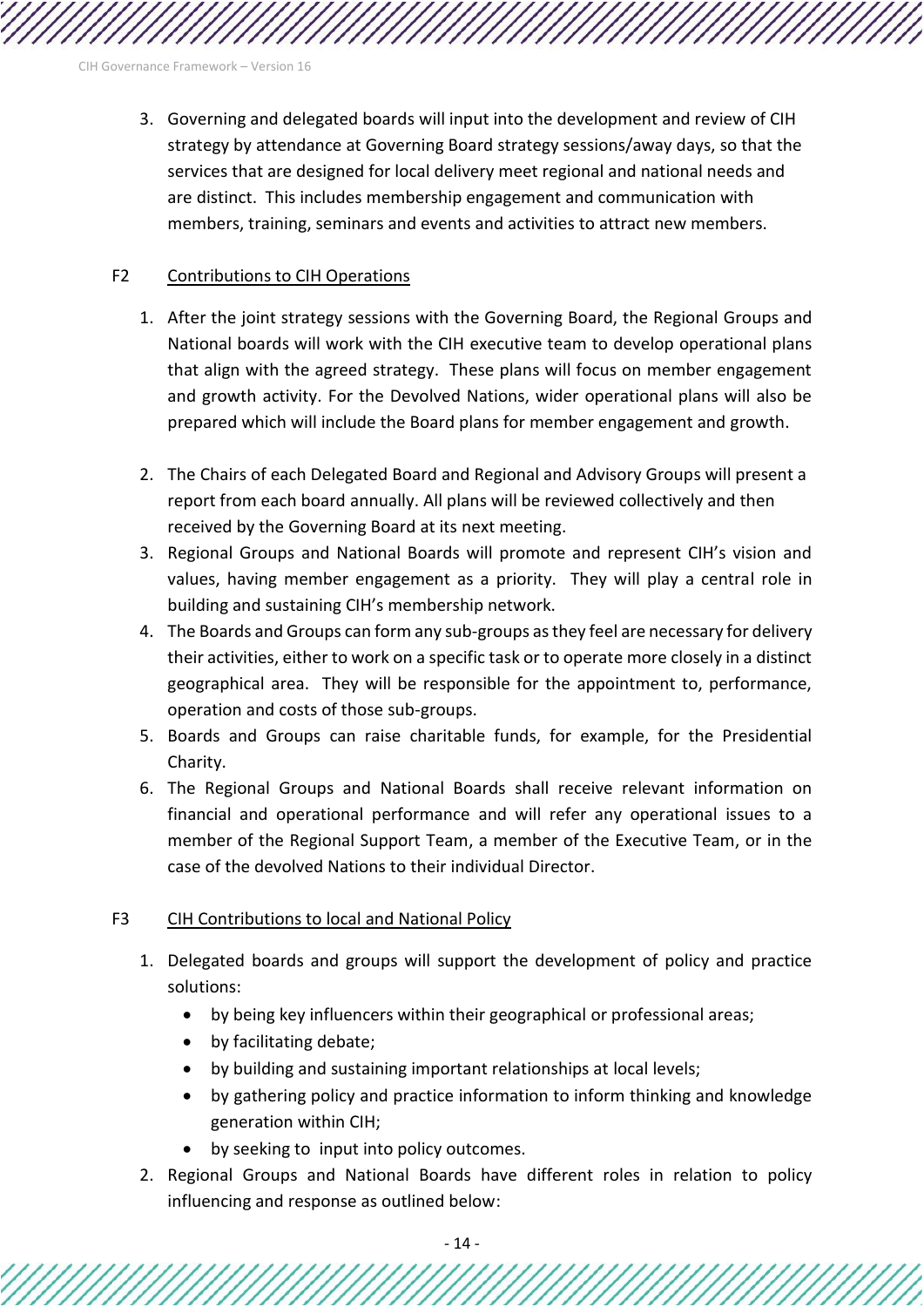- a. Each shall have a designated regional policy officer on the board. The policy officer will lead on working with the CIH Policy and Practice team to ensure that the board are kept up to date with developments and can feed their knowledge and expertise in as appropriate.
- b. They shall provide their contributions overall by feeding into the Policy Advisory Committee, bringing their knowledge and experience of the particular policies and the way in which they impact in their region and on the housing sector and CIH as a whole.
- c. They shall promote excellent standards by promoting and sharing good practice across the region through events, seminars, conferences, blogs and other media, with support from the Policy and Practice and Member Engagement Teams.
- 3. The National Boards have a different role in supporting the development of the strategic direction of housing policy in the nations and how CIH as an organisation responds because of the devolved nature of housing policy. Where there are shared issues impacting from Westminster, the National Boards will ensure that policy teams in the nations are working closely with CIH Head Office teams.
- 4. Board members will be engaged in building and sustaining relationships with key ministers, housing government officials and decision makers and promoting CIH in their contact with them. They will advise on strategy in relation to media relations and public affairs and ensure the team and Board comply with lobbying guidelines.

### **Section g: governance**

### G1. CIH Governance

- 1. Delegated Boards will comprise of between 9 and 15 core members, with up to a maximum of 5 co-optees.
- 2. They will promote the principles of good governance in the operation of their Boards in line with the CIH Governance Framework.
- 3. Any CIH member, irrespective of their grade, can serve as a member of a delegated Board/Group and can hold office. Regional or devolved nation members must live or work in the region or nation which they represent.
- 4. The recruitment process will be administered by Member Engagement Team and the Devolved Nations Offices, guided by the Company Secretary.
- 5. Delegated board and group members will serve for three years and (subject to the need to first create a cycle of retirements) and may serve for a further three year term, making six consecutive years in total.
- 6. Regional Group and National Board members who are selected must be approved and received by the wider membership at the Annual General Meeting.
- 7. Delegated Groups and Boards will be required to collaborate with each other wherever possible, sharing ideas and good practice and to develop a productive and strong relationship with the Governing Board. The Chairs will have opportunities each year to meet with the Chair of the Governing Board.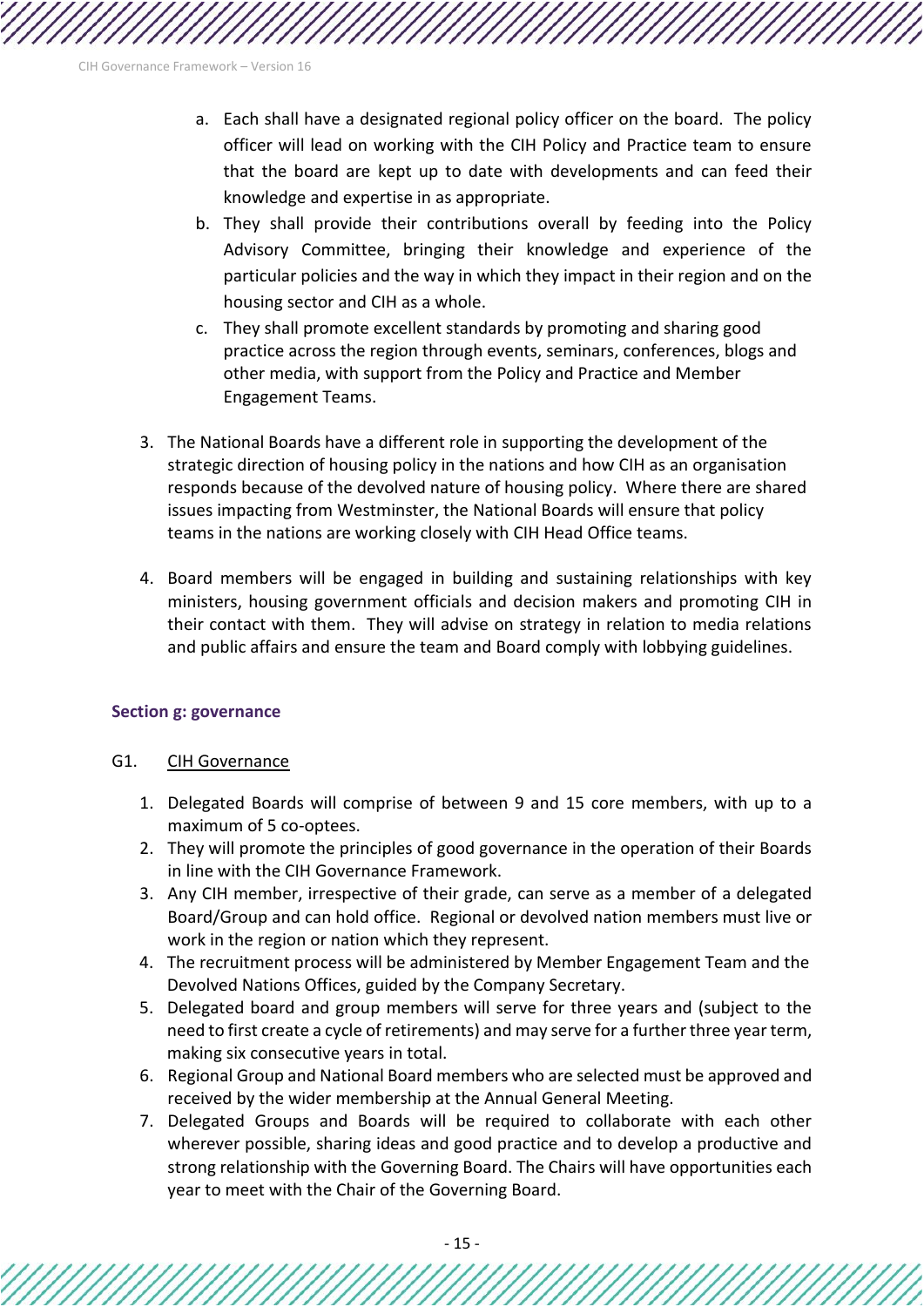- 8. The Chairs and Governing Board links are encouraged to develop relationships and have regular contact.
- 9. The quorum for Regional and National Board meetings will be a minimum of one third of those appointed plus one.

#### G2 Co-options

- 1. All Boards and Groups may co-opt additional members, up to the maximum number, for a term of 1 year.
- 2. Any co-optee will be appointed based on a clearly identified gap in knowledge, skills or experience on the board. Co-optees do not have to be CIH members.
- 3. There is no formal maximum length of time a co-optee can be part of the board but the guideline is that after 12 months they would be expected to have completed their task and leave, or become a full board member.
- 4. Co-optees appointed to Delegated Boards who serve more than 12 months and are non CIH members, will be expected after that time to become CIH members.
- 5. The Governing Board may request a member of a Board or a co-optee to step down if they do not comply with CIH codes or policies.

#### **Amendment record**

| Author:                     | Jo Gratrick - Company Secretary and Head of Governance |
|-----------------------------|--------------------------------------------------------|
| <b>Date effective from:</b> | November 2021                                          |
| Name:                       | CIH Governance Framework - v 15                        |
| Office:                     | All Sites                                              |
| <b>Approved</b>             | 24/11/2021                                             |
| <b>Review Date</b>          | September 2024                                         |
| <b>Department</b>           | Governance / Chief Executive's Office                  |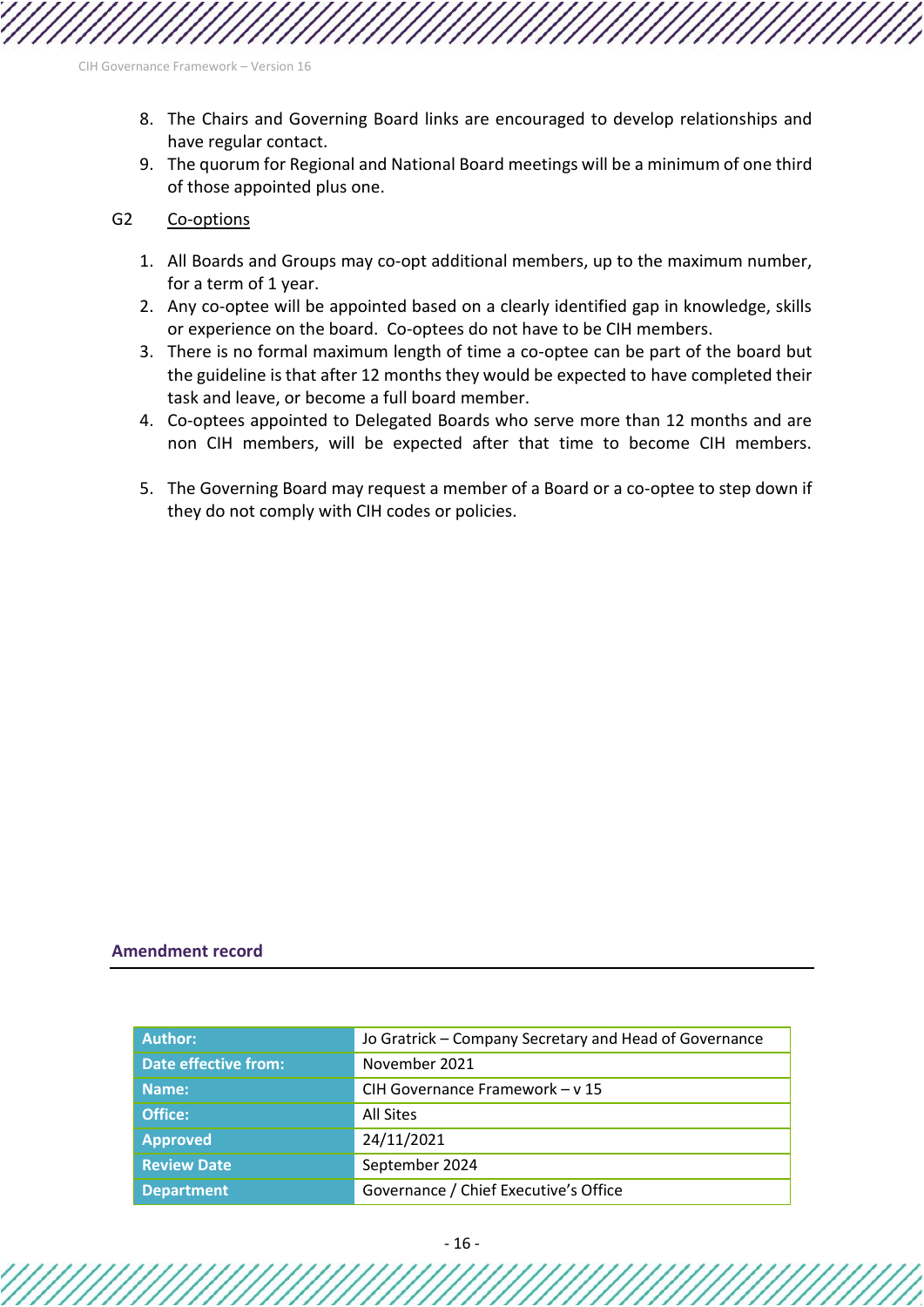#### **Appendix 1**

# **Scheme of delegation of governing board authority**

The Scheme of Delegation should be read alongside the Charter and Byelaws and the Governance Framework.

Where matters are referred to in the Scheme as being delegated to another entity, this refers to delegation of governance responsibility only and empowers the entity to delegate further, any governance responsibility to staff or volunteers (except where it is expressly prohibited).

Where matters have been delegated to an entity, the entity remains accountable to Governing Board for exercise of the powers delegated.

Where matters are not specified as delegated, they are reserved to Governing Board and it retains the right to revoke or modify, at its sole discretion, any or all of the powers it delegates if, for example, Governing Board is concerned that:

- delegated powers are not being used effectively in the interests of CIH Members
- the use of delegated powers is damaging the interests, or reputation, of CIH
- delegated powers are being used against the letter, or spirit, of the Charter and Byelaws and all its associated policies.

This scheme of delegation sits alongside and does not override other delegation schemes such as financial authority and terms of reference etc.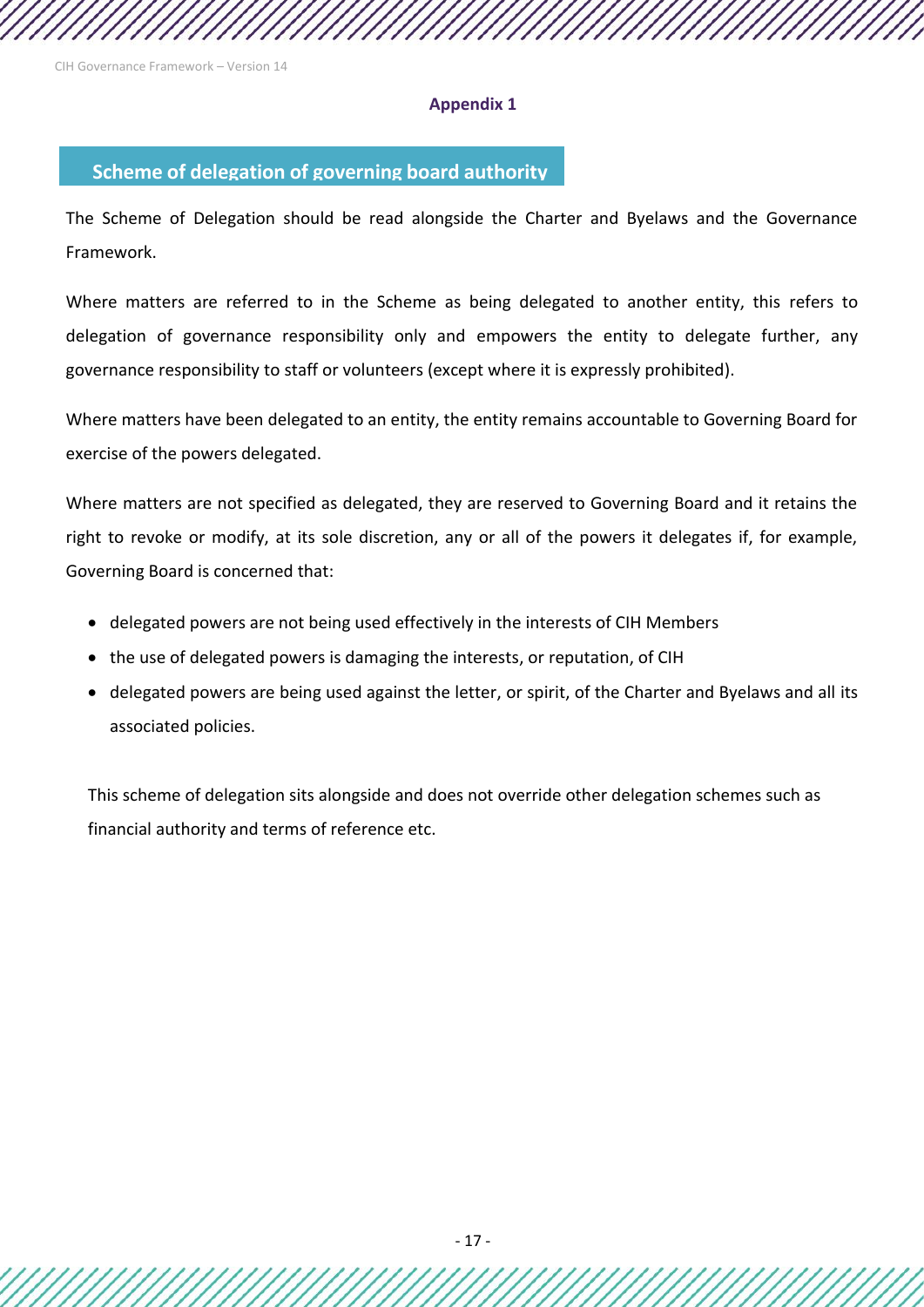# **Summary of Delegation**

| <b>Delegated matter</b>                                                                                                                                                                                                                                                                                                                                                                                      | <b>Delegation to</b>                                                                             | <b>Limitation and</b><br><b>Reference Document</b>                                                                                         | <b>Further</b><br>delegation to                        | <b>Record of delegation</b>                                                  |
|--------------------------------------------------------------------------------------------------------------------------------------------------------------------------------------------------------------------------------------------------------------------------------------------------------------------------------------------------------------------------------------------------------------|--------------------------------------------------------------------------------------------------|--------------------------------------------------------------------------------------------------------------------------------------------|--------------------------------------------------------|------------------------------------------------------------------------------|
| <b>Overall CIH Strategy</b>                                                                                                                                                                                                                                                                                                                                                                                  | Reserved to the Governing Board<br>Delegated Boards shall contribute<br>to setting the strategy. |                                                                                                                                            | Reserved to the<br><b>Governing Board</b>              | CIH's Charter and<br><b>Byelaws</b><br>Governance Framework                  |
| Promote the improvement of regional<br>and national member services.<br>Organize or support conferences,<br>meetings, lectures, training courses or<br>courses of instruction for members<br>Do anything which is necessary,<br>conducive or incidental to the role and<br>responsibilities set out in the framework<br>which forms part of the agreed annual<br>plan<br>Membership engagement and oversight | Delegated Boards and Groups<br><b>Presidential Team</b>                                          | Within CIH's Charter<br>and Byelaws;<br>charitable purpose<br>and Governance<br>Framework to meet<br>its short and long<br>term objectives | Staff and<br>Volunteers                                | <b>Terms of Reference</b><br>Job / role descriptions<br>Letters of authority |
| Matters of risk, compliance and financial<br>management                                                                                                                                                                                                                                                                                                                                                      | Audit and Risk Board                                                                             |                                                                                                                                            | <b>Audit and Risk</b><br>Board members<br>and advisors | <b>Terms of Reference</b>                                                    |
| Matters of Remuneration, Nominations,<br><b>Ethics and Standards and Corporate</b><br>Governance                                                                                                                                                                                                                                                                                                             | Governance, Ethics,<br>Remuneration and nominations<br>Committee (GERN)                          |                                                                                                                                            | <b>GERN</b> members<br>and advisors                    | <b>Terms of Reference</b>                                                    |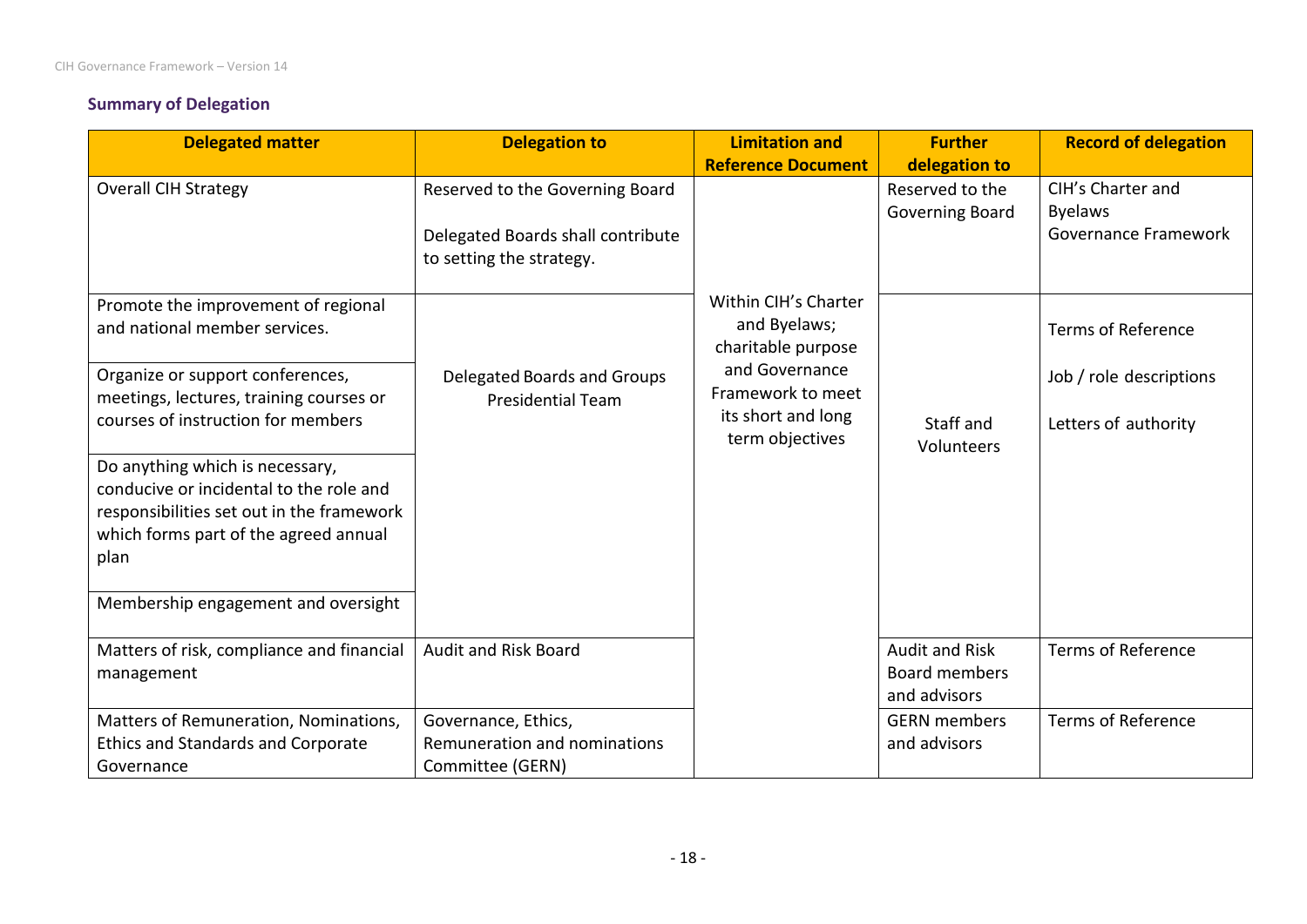#### **Appendix 2**

# **Board attendance policy**

# **1. Aim**

The Chartered Institute of Housing (CIH) recognises that Board members are volunteers but also that attendance at Board meetings is essential in order to maintain continuity and cohesion.

This Board Attendance Policy is intended to encourage regular attendance at all Board meetings and to provide clarity on any failures in such attendance.

This policy is intended to support full contribution of all board members

# **2. Principles**

Board and committee members are expected to demonstrate their commitment to the organisation by unbroken and full attendance at the Board or committees on which they sit, except when prevented from doing so by unforeseeable events.

The Board Chair and CIH will work with the Board member where there are concerns to resolve any issues, however we cannot condone any behaviour that continues to fall short of these principles.

Prospective members of the Board shall be issued with copies of the attendance policy and asked to commit themselves to observing its terms.

Where a meeting is to be held either in the form of a teleconference or online, participation in these meetings shall be equivalent to attendance at a regular meeting.

# **3. Responsibilities**

CIH officers shall notify Board and Committee members of forthcoming meetings no later than 21 working days before the set date of the meeting. Typically far greater notice periods, up to a year, will be provided.

Where Board members are prevented from attending any Board meeting, or part thereof, they should notify the Chair and the Governance team of their intended absence as soon as possible.

If there are one un-notified absence or two notified absences in a rolling 12 month period this will be raised with the Board member for discussion and resolution. If Board members fail to attend all of the scheduled meeting on two occasions or more in a rolling 12 month period this will also be raised.

It is the responsibility of the Board Chair to monitor the attendance of each member and to issue warnings as appropriate. If there is no improvement and no other way forward, continued absence may lead to termination from the Board.

4. **Review –** This policy will be reviewed every 3 years in line with the schedule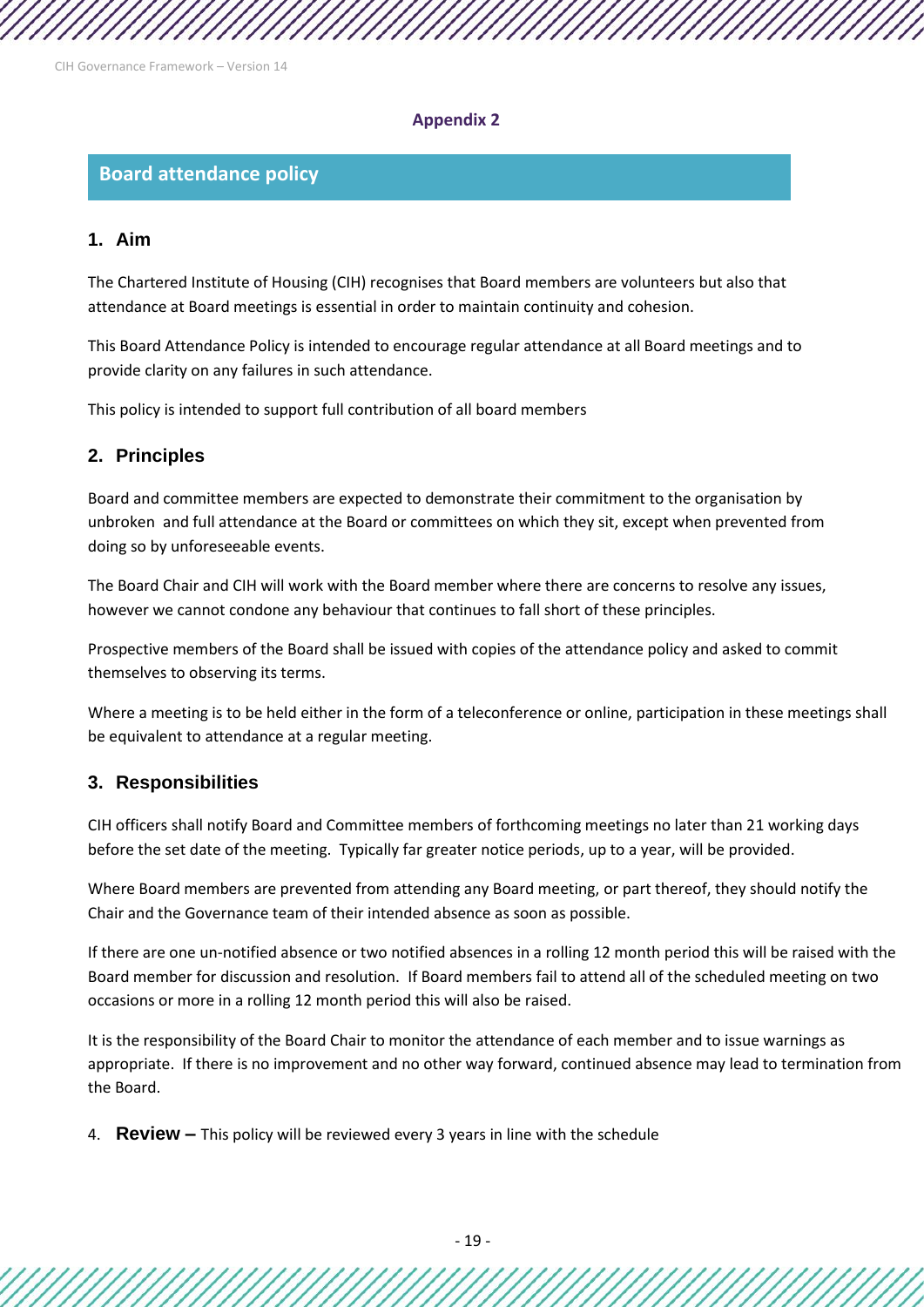#### **Appendix 3**

# **Code of professional conduct**

# **What do the principles mean in practice?**

### **1. Responsibilities to the profession**

- 1.1. Members must maintain the highest level of knowledge and skills throughout their careers.
- 1.2. Members must perform their duties diligently, conscientiously, without favour and with regard to the interests of their employers, professional colleagues, their customers and business associates.
- 1.3. Members must at all times work within the law. They have a responsibility to advise individuals and organisations for whom they work, (such as employers, tenant management boards), and those whom they delegate work, (such as consultants and contractors), of their respective duties.
- 1.4. Members must offer advice to those for whom they work with a view to providing housing services which best satisfy customers needs and aspirations. In particular members are expected to draw their attention to any matter which could be detrimental to housing services.

## **2. Personal conduct**

- 2.1 Members must seek to eliminate discrimination and promote equality of opportunity for all. They must not discriminate against any individual or group on the grounds of race, ethnic origin, nationality, religion, cultural background, sex, domestic circumstances, disability, illness, age or sexual orientation.
- 2.2 Members must never use language which is likely to offend, such as racist or sexist terms.
- 2.3 Members must ensure that their private, personal, political and financial interests do not conflict with their professional duties. They must disclose to their employer, or if self employed to any relevant clients, any such direct or indirect interests, (including those of their immediate family, i.e. parents, spouse, children and siblings), which may affect or appear to affect decisions made by their employers, clients or customers, and they must not influence, or appear to influence, such decisions.
- 2.4 Members must not disclose to a third party any confidential or privileged information entrusted to them by their employers, clients or customers.
- 2.5 Advertising by members must be legal, decent, honest and truthful and must not mislead or cause public offence.
- 2.6 Members must not allow their professional judgement or conduct to be influenced or compromised by commercial considerations.
- 2.7 Members must not accept any hospitality or inducement that could influence their professional judgement in favour of the donor.
- **3. Terms for self-employed members** *'self employed' - members who are sole principals, partners or directors of a company, practice of firm*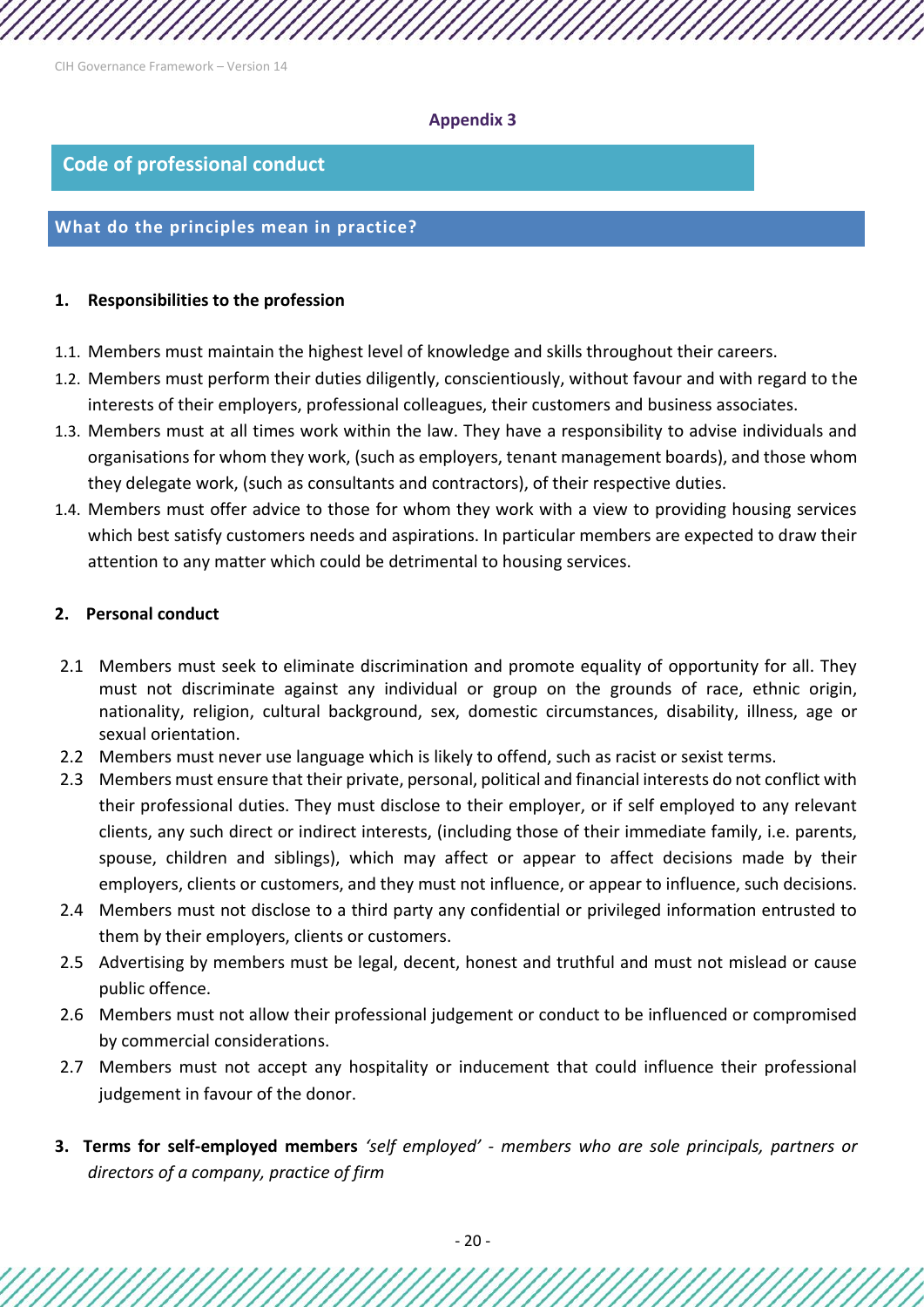- 3.1 Members must have, where appropriate, adequate professional indemnity insurance to enable them to meet any claims for breach of their professional duty. The minimum amount of cover should be: £100,000 for each claim where the gross income of the company in the preceding year did not exceed that amount; or £250,000 for each claim where the gross income of the company in the preceding year exceeded £100,000 (*gross income' includes professional fees, remuneration, commission and income from all sources. It excludes sums received for the reimbursement or disbursements and any amount charged as value added tax).* a strong network of contacts across the housing and related fields and significant experience of influencing at the highest levels.
- 3.2 Members must not act for a client if there is any conflict between their own professional duty or professional interests and the interests of the client.
- 3.3 Before accepting a commission members must check whether there is likely to be a conflict between the interests of the potential client and any existing client and should inform both parties to this effect. The commission should only be accepted if both parties agree to this.
- 3.4 Members must ensure that all services provided by their organisation are carried out in accordance with the Code even when undertaken by members of their staff who are not CIH members.
- 3.5 Members must ensure that, if CIH membership details are shown on any lists of the partners, directors and / or staff of their organisation, these membership details are correctly stated and not used in such a way as to suggest that colleagues, who are not CIH members, or the organisation itself, are entitled to use the designation.

### **4. Responsibilities to CIH**

- 8.1 Members must at all times conduct themselves in a manner which upholds the reputation of CIH.
- 8.2 Members must not do, say, or omit to do anything which might bring the profession into disrepute, be inconsistent with or detrimental to the objectives and interests of CIH or cast doubt on the members own professional integrity.
- 8.3 Members must comply with any CIH or regulations on education and continuing professional development that may be issued from time to time.
- 8.4 Members must have regard to any CIH guidance on professional practice that may be issued from time to time.
- 8.5 Members must report to CIH in its enquiries into any breach of the Code.

### **What happens when members do not comply with the code?**

### **The disciplinary procedure:**

CIH's disciplinary powers and procedures are set down in Section 4 (n) and Byelaw 15 of the CIH's Charter and Byelaws. Together, these provisions mean that CIH can suspend or disqualify members found "guilty of dishonourable or unprofessional conduct or of conduct prejudicially affecting the welfare of the Institute"

### **The disciplinary process:**

• A complaint or report of misconduct about an individual member of the Chartered Institute of Housing is received by the Chief Executive. The Chief Executive will notify the Chair of the Professional Standards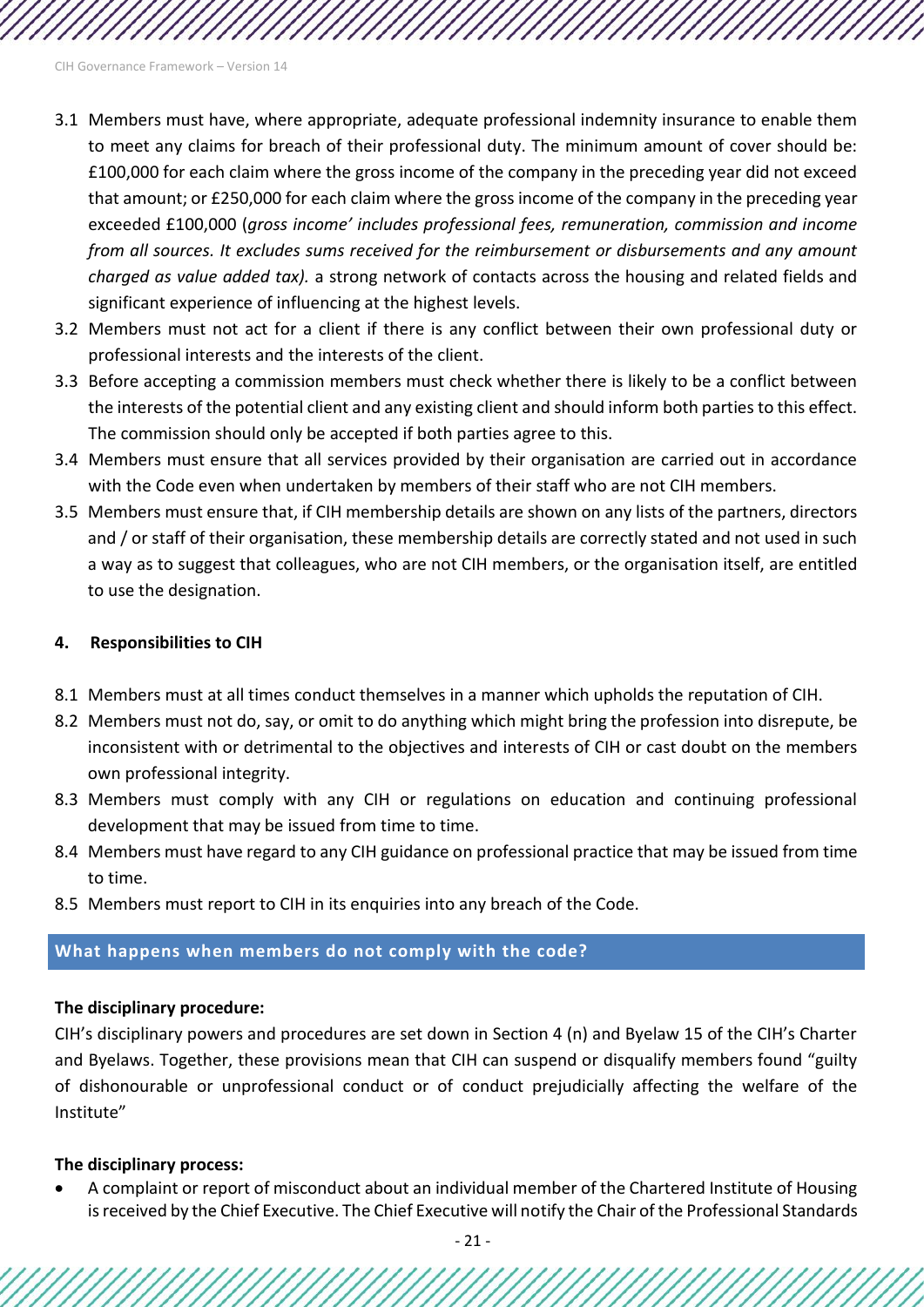Committee (PSC) that a complaint has been received. The PSC is a sub-committee of the Governing Board specially convened for the purpose of investigating matters of member conduct. Its membership composition shall be as determined by the Governing Board.

- Following initial and informal enquiries, if there appears to be some substance to the complaint, the Chief Executive is to bring the matter to the attention of the PSC, with a recommendation as to any further course of action.
- Once a matter has been referred to the PSC for investigation it shall be agreed by both parties that the investigation remains confidential until it has been concluded, subject of course to the need for the investigation which may involve contact with third parties.
- The PSC, on receipt of notification from the Chief Executive, takes a decision on the basis of the Chief Executive's recommendation as to whether to continue with the investigation or not
- If the PSC decides to continue with the investigation, it writes to the member concerned setting out the nature of the allegation or the potential breach of the Code with a request for his or her observations in relation to the allegations made and potential breach of the Code to be investigated. The member is informed that the investigation is now being carried out on a formal basis.
- The PSC shall not proceed with its investigation until the member's observations have been received and considered, or a period of two weeks has elapsed without the receipt by the PSC of a reply from the member.
- As an alternative to a written reply, the member may request an oral hearing with the PSC at which he/she may be accompanied or represented by any person of his/her choice. The PSC may also invite the complainant or such other persons as it wishes to discuss the matter with the PSC, a representative(s) of the PSC and the Chief Executive, or the Chief Executive and designated officers identified for these purposes by the PSC.

The PSC shall be empowered to terminate an investigation:

- if the complainant withdraws the complaint in writing or at a hearing of the PSC; or
- if the complainant fails after a period of two weeks to provide the PSC with such evidence or information as the PSC may request; or
- if in the opinion of the PSC the alleged breach, even if proved, would be so trivial as not to justify further action.
- If the PSC concludes that a member's conduct, whilst not constituting a breach of the Code, nevertheless falls short of accepted standards of professional practice the PSC shall be empowered to advise the member both orally and/or in writing as to the propriety of his or her actions. This advice shall not in any way be publicised.
- In the event of the PSC concluding that no breach of the Code has been proved or in the event of the PSC terminating an investigation in accordance with paragraph viii above:
- the PSC shall report such conclusions or termination of an investigation to the Governing Board with reasons for their decision;
- this report shall be received by the Governing Board for information only and shall conclude the matter, subject to the member and complainant concerned being notified in writing of the findings;
- the PSC's conclusion shall not be open to review by the Governing Board. The PSC shall not enter into correspondence regarding this conclusion either with the complainant or with any other person.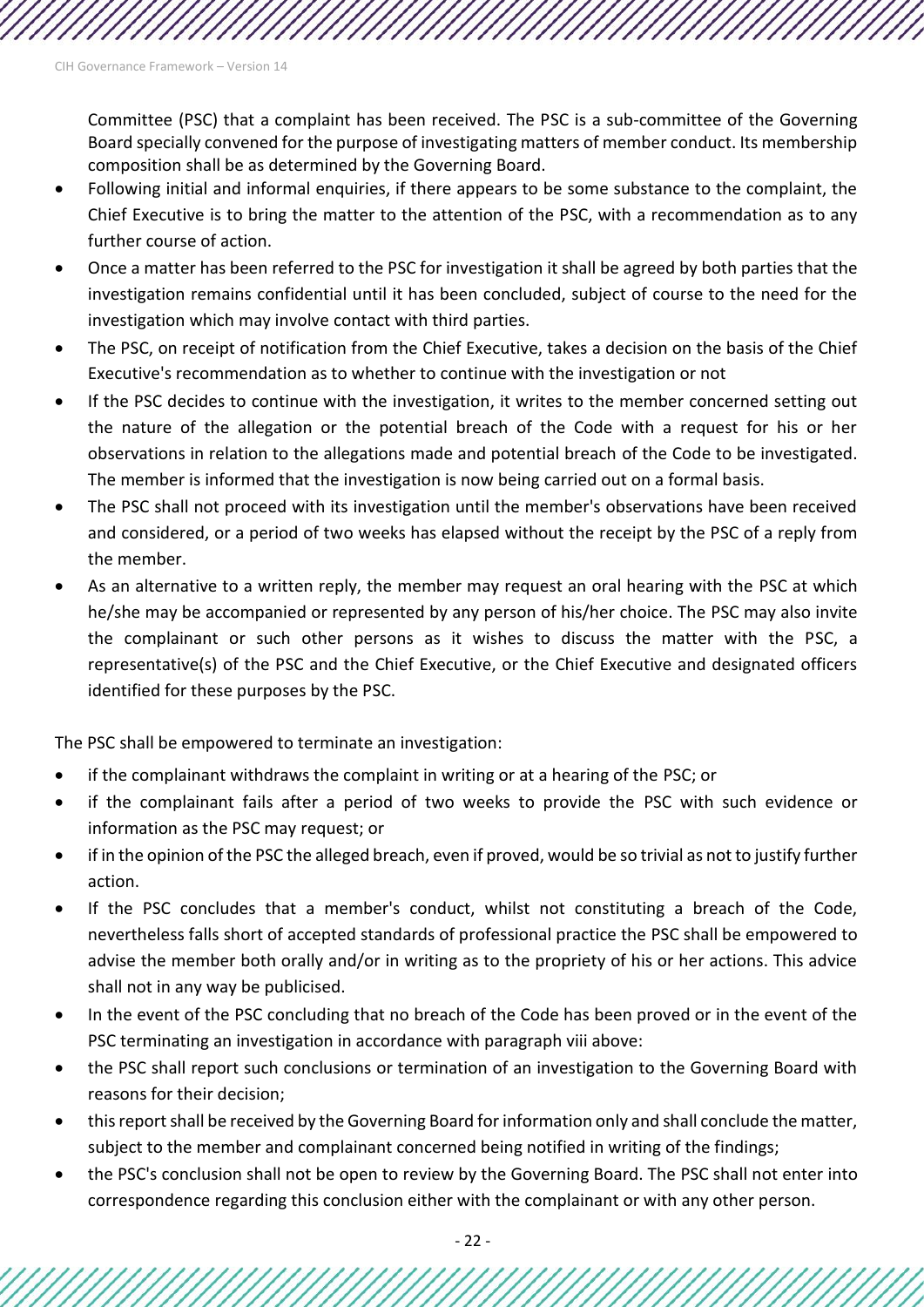If the PSC is satisfied that a breach of the Code or other unprofessional conduct has been proved the PSC may:

- warn the member in writing as to his or her future conduct (with or without naming him or her to the wider membership);
- reprimand the member in writing (with or without naming him or her to the wider membership);
- determine to suspend the member from membership for such period, not exceeding two years, as the PSC may decide or determine to terminate the member's membership of the Institute in accordance with the provisions of Byelaw 15. Such determination shall be forwarded by the PSC to the Governing Board for ratification.

On receipt of such a determination from the PSC, a proposal to ratify such course of action shall be made to members of the Governing Board:

- any determination by the PSC that a member shall be suspended from membership or be required to resign his or her membership shall be considered at a meeting of the Governing Board of which not less than 21 day's notice shall be given to the members of Governing Board and to the member concerned stating the object of the meeting and the grounds on which the determination to suspend or to terminate his or her membership is based; and no such ratification by Governing Board of any determination shall occur except by a resolution passed by not less than 3/4 of the members of the Governing Board present and voting at the meeting and unless he or she shall at that same meeting of the Governing Board have had an opportunity of appealing against the determination of the PSC and of stating his or her defence either in writing or orally either in person or by Counsel or by Solicitor or agent and of cross examining any witnesses brought against him or her.
- if any member, which has been called upon to resign his or her membership fails to do so within seven days from the date of the requirement, the Governing Board shall remove his or her name from the Register of Members and he or she shall thereupon cease to be a member.
- a member whose membership has been suspended shall not during the period of suspension be entitled to exercise any of the rights of membership but any such suspension shall be without prejudice to the Governing Board during the period of suspension to require him or her to resign their membership.
- The Governing Board's decision regarding the ratification of the PSC's determination shall be conveyed to the member and complainant concerned in writing and shall be final.
- The Governing Board reserves the right, in the event of finding that there has been a breach of the Code, to give such publicity thereto and to any disciplinary action taken thereon as it may, in its absolute discretion deem appropriate in the interests of the Institute and the public.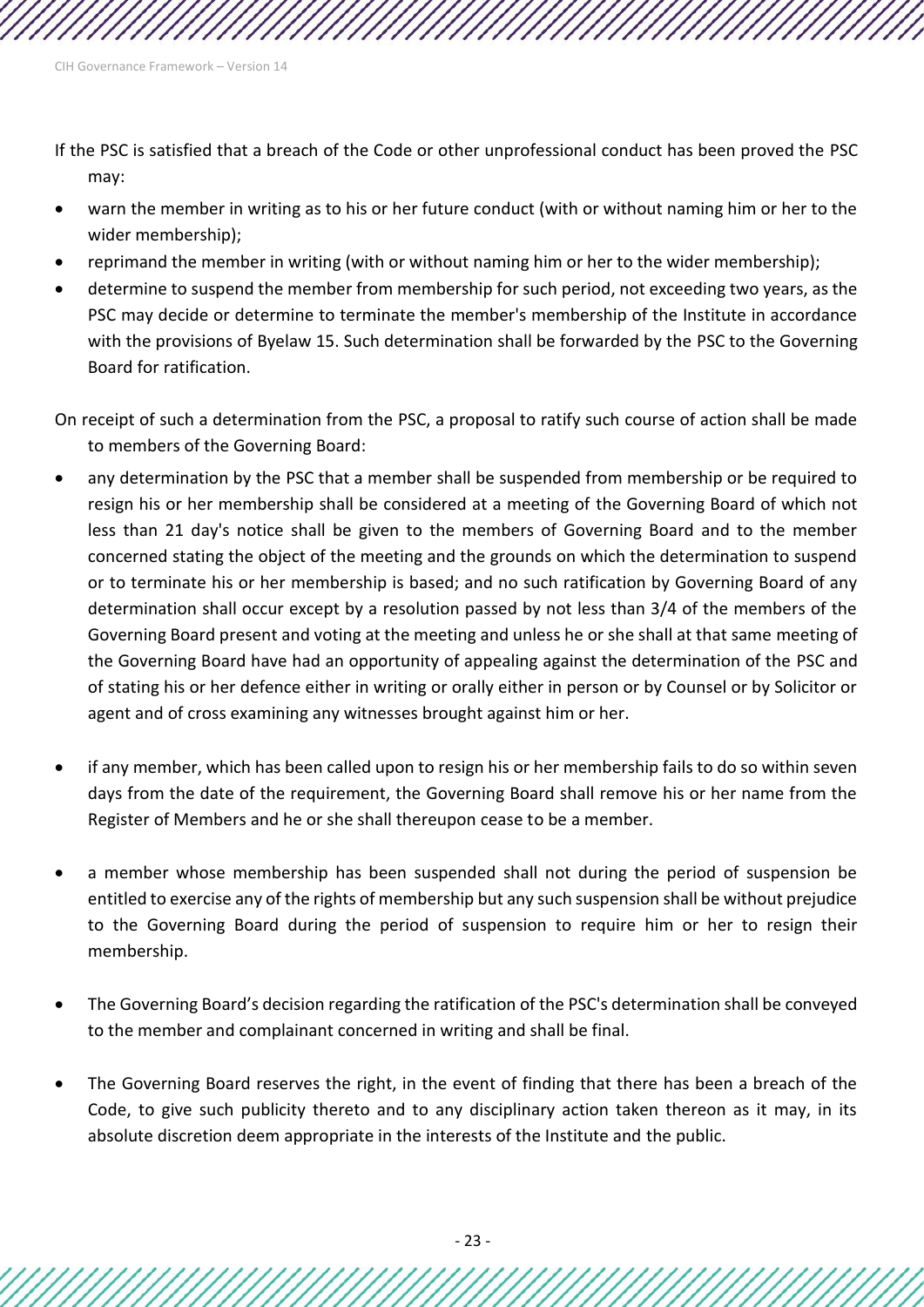#### **Appendix 4**

# **Conflict of interest policy**

# **1. Aim**

The principles of good governance require Board members, staff and volunteers to declare where they have a real, or perceived, conflict of interest in order for appropriate action to be considered, for example whether it would be appropriate to remove them from the decision making process.

This review of whether or not there is any kind of conflict protects the individual's credibility and reputation as well as that of the organisation by ensuring that decisions are made free of any personal gain or prejudice.

This policy is linked to, and supported by, both the CIH Governance Framework and the CIH Code of Professional Conduct.

# **2. Principles**

A conflict of interest is any situation in which a member's personal interests, or interests that they owe to another body, may (or even may appear to) influence or affect the CIH decision making, or conflict with the interests of CIH.

It is inevitable that conflicts of interest occur but even the appearance of a conflict of interest has the potential to damage the organisation's reputation, so conflicts need to be managed carefully.

Conflicts of interest may come in a number of different forms, for example:

- Direct, or indirect (i.e for a family member), personal financial gain
- Benefit to an organisation the member is involved with, such as contract award
- Conflict of loyalties, including declaring any body or organisation that provides sponsorship

Clearly the potential for conflicts to arise is broad, so all members are required to identify conflicts of interest when they do, or might arise, however unlikely, and notify the Board or Senior management in such circumstances. They will be asked to give such details as may be required to enable the right help and advice to be provided, to protect the individual and the organisation.

All Trustees and delegated board members are asked to complete a conflict of interest reporting form on an annual basis, on which they identify other positions and responsibilities they hold. In addition, they are asked to update those details from time to time as other relevant circumstances arise.

"Declarations of interest" will be a standing item on all Board meeting agendas and any interests so declared must be recorded in the minutes of the meeting, together with any action agreed by the Board.

3. **Review –** This policy will be reviewed every 3 years in line with the schedule

### *For a conflict of interest declaration form please email governance@cih.org*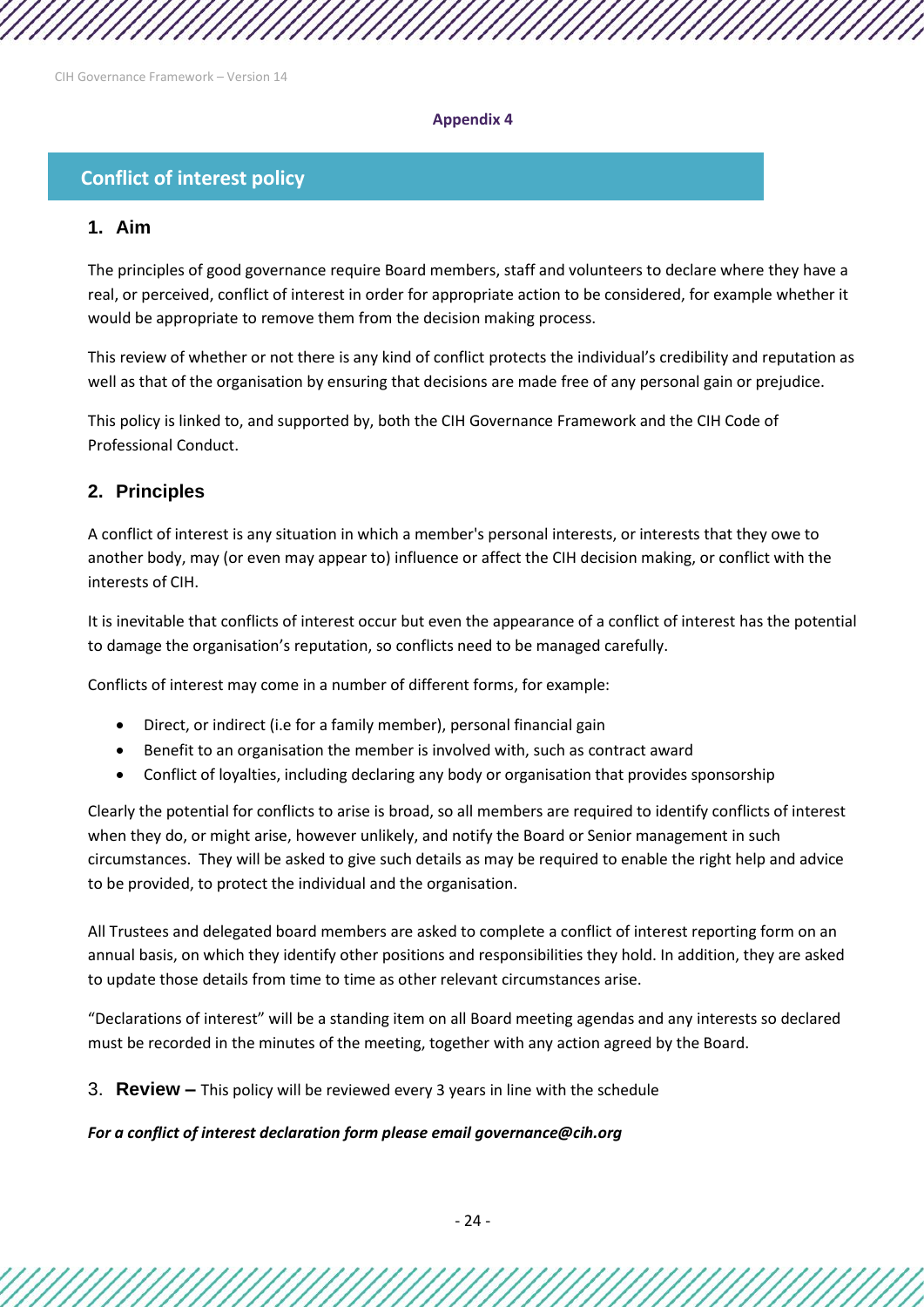#### **Appendix 5**

# **Code of ethics policy**

# **1. Aim**

Housing is a values-based profession. Working in housing puts professionals in a position of trust in relation to their customers, employers and the public who rely on them to make professional judgements. CIH, as one of the leading membership organisations for the Housing profession, believes that it too must be held to these standards.

Most people working in the housing sector were attracted to the profession by the opportunities to improve people's lives through the places in which they live. The principles outlined below represent a profession-wide shared view of the ethical standards that are expected of those working within housing and related sectors.

# **2. Principles**

These principles provide a guide for behaviour where there are no specific rules in place in a particular circumstance and assist members to recognise and resolve ethical issues and value conflicts. Members at all levels of CIH whether staff, volunteers or members are expected to integrate these principles into every aspect of their professional behaviour.

The Board Chair and CIH will work with members where there are concerns to resolve any issues, however we cannot condone any behaviour that continues to fall short of these principles.

#### **Respect for Others**

This means:

- Be fair in all dealings
- Demonstrate a commitment to equality and diversity and treating people fairly
- Be courteous and willing to listen to others, and speak to people in a way they can understand by appreciating their circumstances
- Make judgements based on your professional rather than your personal opinion
- Respect others' confidential information
- Take responsibility for yourself and your work
- Understand how your actions affect others and act accordingly

#### **Act with Integrity**

This means:

- Understand and uphold your professional and legal obligations
- Be open and honest in your work
- Recognise conflicts of interest and ensure that your professional judgement is not compromised
- Build trust in yourself, your employer/business and your profession
- Honour your duty of care to your clients and customers, your colleagues, your organisation and the community in which you work and never take advantage of your position for personal gain